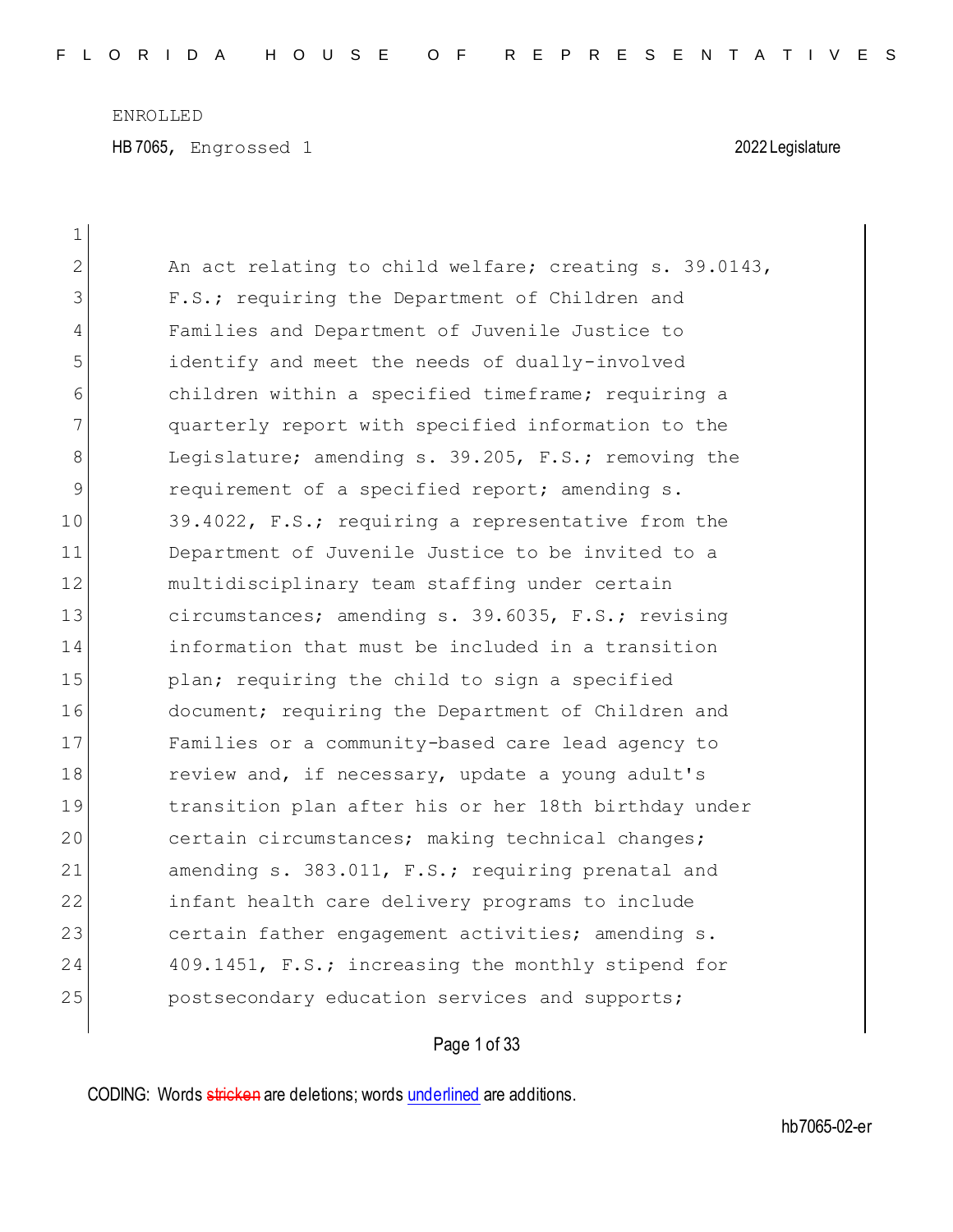| 26 | requiring the Department of Children and Families, or  |
|----|--------------------------------------------------------|
| 27 | an agency under contract with the department, to       |
| 28 | conduct a specified assessment and provide certain     |
| 29 | information and referrals to certain young adults;     |
| 30 | requiring such assessment be included in the young     |
| 31 | adult's transition plan; requiring the department, or  |
| 32 | an agency under contract with the department, to work  |
| 33 | with young adults to create, review, and update        |
| 34 | certain plans; requiring a financial plan be included  |
| 35 | in the young adult's transition plan; requiring a      |
| 36 | transition plan to include certain information;        |
| 37 | amending s. 409.1452, F.S.; requiring the Department   |
| 38 | of Children and Families to collaborate with specified |
| 39 | entities for a certain purpose; requiring liaisons and |
| 40 | coaching services to provide specified assistance for  |
| 41 | certain students at certain school district programs,  |
| 42 | Florida College System institutions, or state          |
| 43 | universities; providing requirements for such          |
| 44 | liaisons; requiring a liaison's contact information to |
| 45 | be used in certain ways; requiring certain school      |
| 46 | district programs, Florida College System              |
| 47 | institutions, and state universities to maintain       |
| 48 | certain documentation; requiring certain entities to   |
| 49 | report certain information annually to the Department  |
| 50 | of Children and Families; conforming provisions to     |
|    |                                                        |

# Page 2 of 33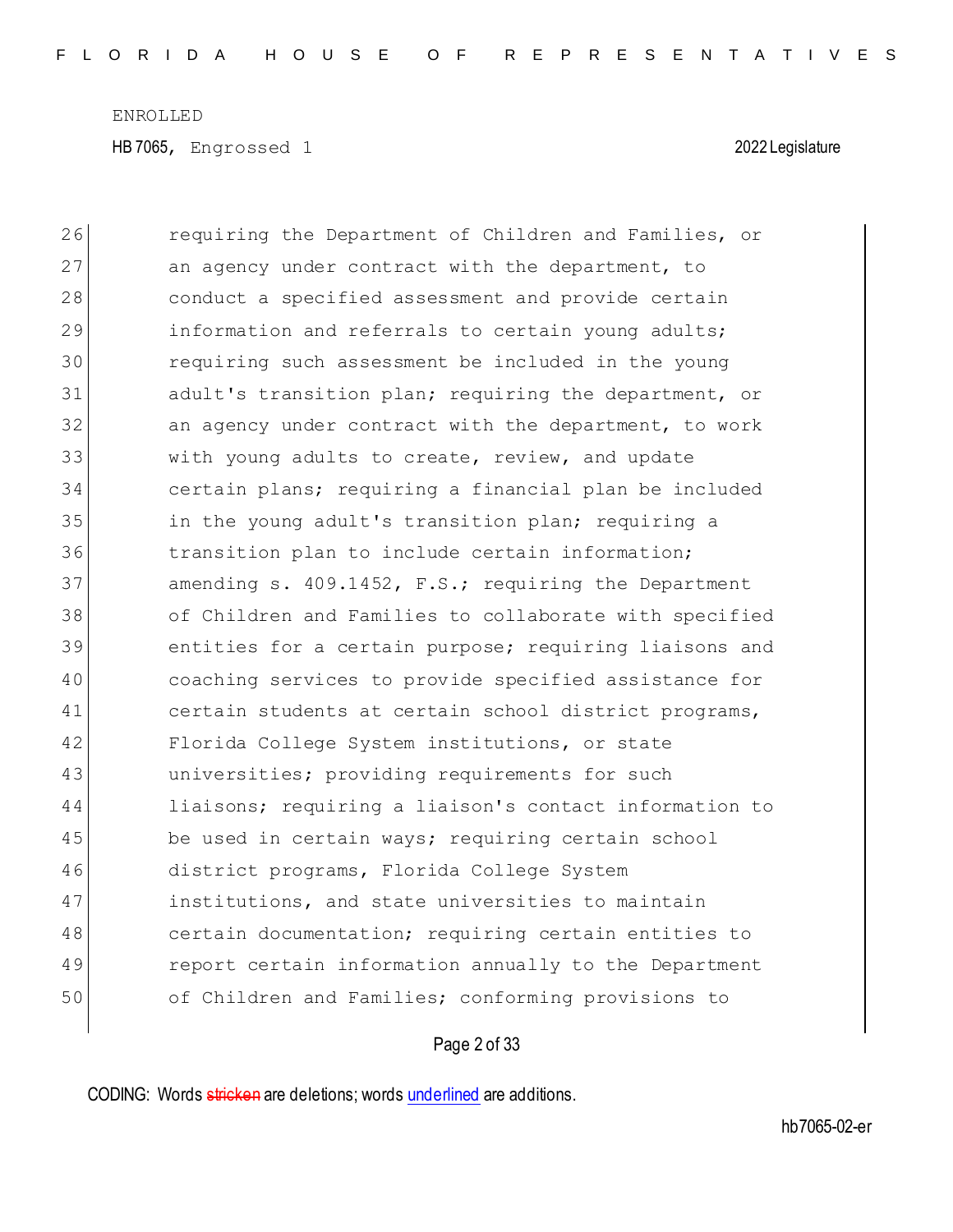| 51 | changes made by the act; removing obsolete language;   |
|----|--------------------------------------------------------|
| 52 | creating s. 409.1464, F.S.; requiring the Department   |
| 53 | of Children and Families to contract for the           |
| 54 | development and implementation of the Responsible      |
| 55 | Fatherhood Initiative; providing initiative            |
| 56 | requirements; providing requirements for the entity    |
| 57 | contracting with the Department of Children and        |
| 58 | Families to implement the initiative; requiring        |
| 59 | certain collaboration to implement the initiative;     |
| 60 | creating 409.1465, F.S.; providing legislative intent; |
| 61 | requiring the Department of Children and Families to   |
| 62 | award specified grants to not-for-profit community-    |
| 63 | based organizations to address the needs of fathers;   |
| 64 | requiring the department to prioritize grant           |
| 65 | applicants in a specified manner; specifying the time  |
| 66 | period for which a grant may be awarded; requiring     |
| 67 | grant recipients to submit certain reports;            |
| 68 | authorizing the Department of Children and Families to |
| 69 | adopt rules; creating s. 409.1467, F.S.; requiring the |
| 70 | Department of Children and Families to provide grants  |
| 71 | to community-based not-for-profit organizations to     |
| 72 | offer certain mentorship programs; providing grant     |
| 73 | requirements; providing grant eligibility              |
| 74 | requirements; providing requirements for grant         |
| 75 | recipients; requiring the department to prioritize     |
|    |                                                        |

# Page 3 of 33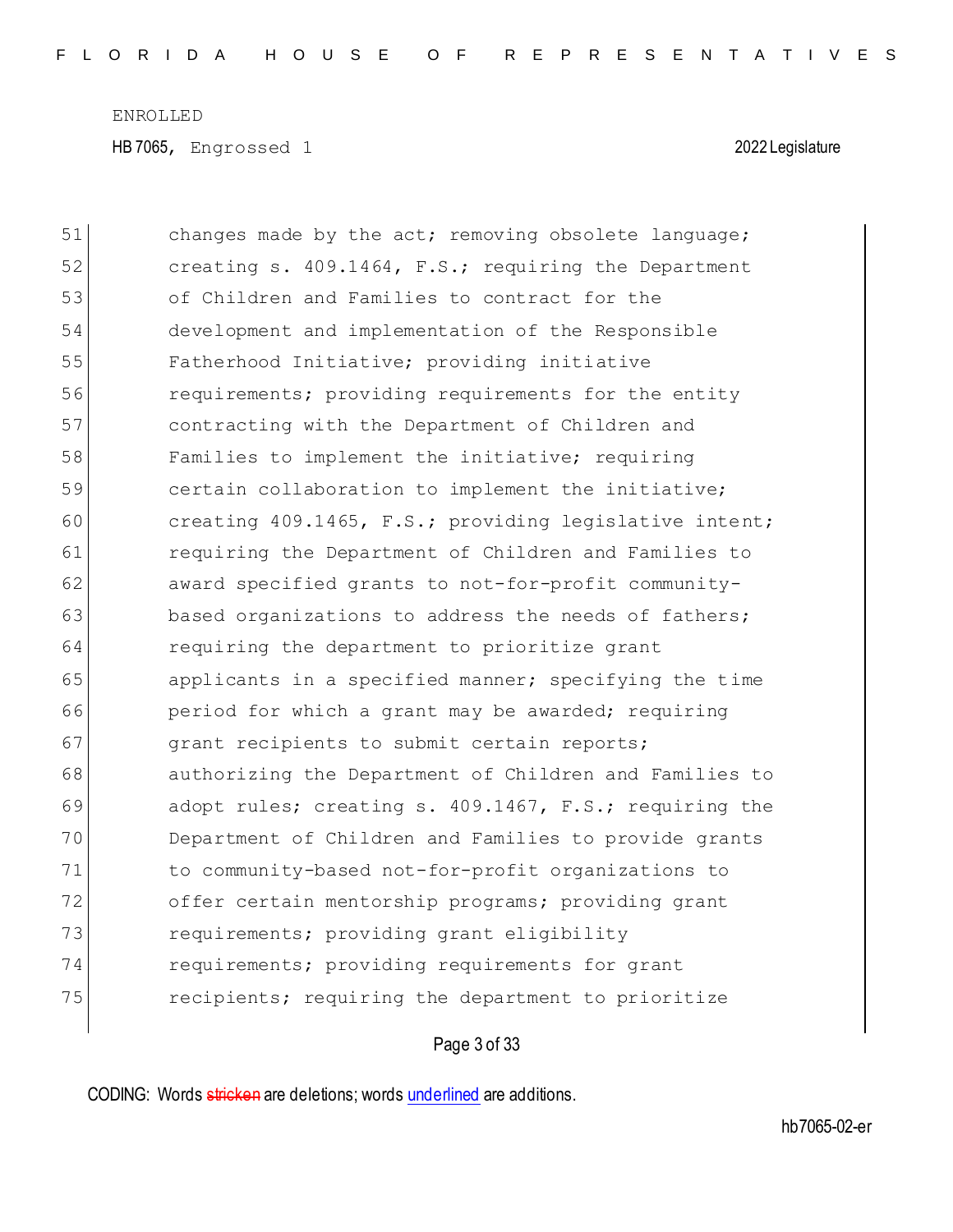| 76  | grant applicants in a specified manner; providing the  |
|-----|--------------------------------------------------------|
| 77  | amounts and duration of the grants; requiring grant    |
| 78  | recipients to submit specified reports to the          |
| 79  | department; requiring the department to contract for   |
| 80  | the provision of technical assistance and certain      |
| 81  | training; requiring grant recipients to complete such  |
| 82  | training within a specified time; amending s. 409.147, |
| 83  | F.S.; requiring children's initiatives to update       |
| 84  | strategic community plans to include certain           |
| 85  | information; requiring the Ounce of Prevention to      |
| 86  | provide technical assistance to the children's         |
| 87  | initiative corporations; providing requirements for    |
| 88  | children's initiatives to receive state funding;       |
| 89  | amending s. 409.2557, F.S.; requiring the Department   |
| 90  | of Revenue to establish a webpage that contains        |
| 91  | certain information; amending s. 409.2564, F.S.;       |
| 92  | requiring Department of Revenue to provide certain     |
| 93  | written notification to delinquent obligors; requiring |
| 94  | the written notification to include certain            |
| 95  | information; creating s. 409.25996, F.S.; requiring    |
| 96  | the Department of Economic Opportunity to award grants |
| 97  | to organizations that assist noncustodial parents in   |
| 98  | meeting their child support obligations; amending s.   |
| 99  | 409.988, F.S.; requiring lead agencies to address      |
| 100 | certain needs of fathers served by the lead agency;    |

# Page 4 of 33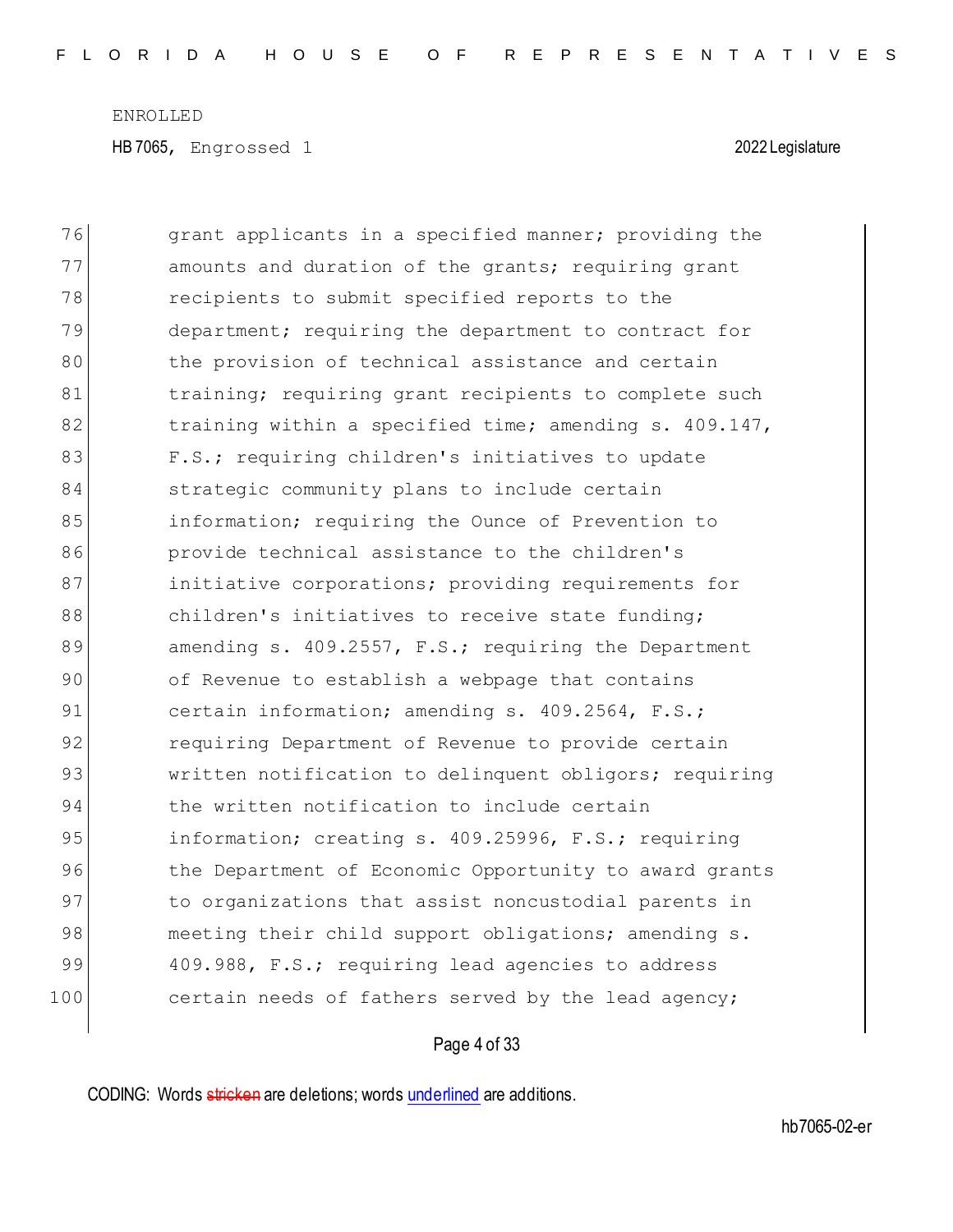| 101 | requiring lead agencies to conduct an assessment,                |
|-----|------------------------------------------------------------------|
| 102 | create an action plan, employ certain specialists, and           |
| 103 | prioritize certain individuals for specified purposes;           |
| 104 | requiring the Department of Children and Families to             |
| 105 | annually review lead agencies; amending ss. 409.996              |
| 106 | and 409.997, F.S.; revising when specified reports               |
| 107 | must be submitted to the Governor and Legislature;               |
| 108 | creating s. 683.334, F.S.; designating the month of              |
| 109 | June as "Responsible Fatherhood Month"; providing an             |
| 110 | effective date.                                                  |
| 111 |                                                                  |
| 112 | Be It Enacted by the Leqislature of the State of Florida:        |
| 113 |                                                                  |
| 114 | Section 1. Section 39.0143, Florida Statutes, is created         |
| 115 | to read:                                                         |
| 116 | Dually-involved children. - Beginning in fiscal year<br>39.0143  |
| 117 | 2022-2023 through fiscal year 2023-2024, the department and the  |
| 118 | Department of Juvenile Justice shall identify children who are   |
| 119 | dually involved with both systems of care. The department and    |
| 120 | the Department of Juvenile Justice shall collaboratively take    |
| 121 | appropriate action within available resources to meet the needs  |
| 122 | of dually-involved children more effectively, and shall jointly  |
| 123 | submit to the Legislature a quarterly report that includes, at a |
| 124 | minimum:                                                         |
| 125 | Data on the number of children who are dually involved<br>(1)    |
|     | Page 5 of 33                                                     |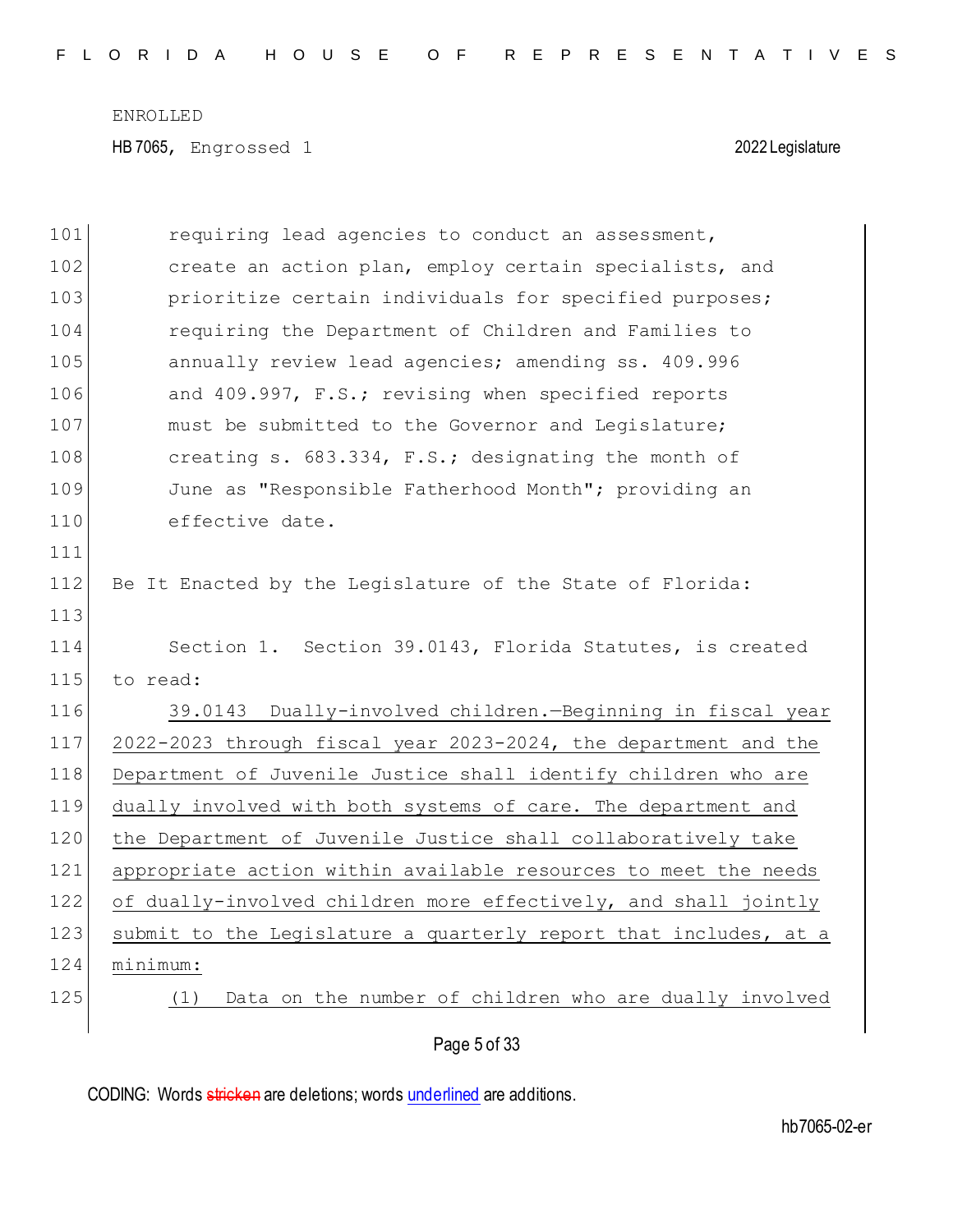HB 7065, Engrossed 1 2022 Legislature

| 126 | with both systems of care. Such children include, but are not    |
|-----|------------------------------------------------------------------|
| 127 | limited to, those who are the subject of any proceeding under    |
| 128 | this chapter and, at the same time, are under the supervision of |
| 129 | the Department of Juvenile Justice under chapter 985, and those  |
| 130 | children who were previously served by either the department or  |
| 131 | the Department of Juvenile Justice and come to the attention of  |
| 132 | either agency after being served.                                |
| 133 | Data on the number of children who are placed in<br>(2)          |
| 134 | licensed care after leaving the custody of the Department of     |
| 135 | Juvenile Justice.                                                |
| 136 | Information on how both departments track children who<br>(3)    |
| 137 | are or become dually involved.                                   |
| 138 | A summary of the actions taken by both departments to<br>(4)     |
| 139 | better serve dually-involved children.                           |
| 140 | Section 2. Subsection (7) of section 39.205, Florida             |
| 141 | Statutes, is amended to read:                                    |
| 142 | 39.205 Penalties relating to reporting of child abuse,           |
| 143 | abandonment, or neglect.-                                        |
| 144 | The department shall establish procedures for<br>(7)             |
| 145 | determining whether a false report of child abuse, abandonment,  |
| 146 | or neglect has been made and for submitting all identifying      |
| 147 | information relating to such a report to the appropriate law     |
| 148 | enforcement agency and shall report annually to the Legislature  |
| 149 | the number of reports referred.                                  |
| 150 | Section 3. Paragraph (a) of subsection (4) of section            |
|     | Page 6 of 33                                                     |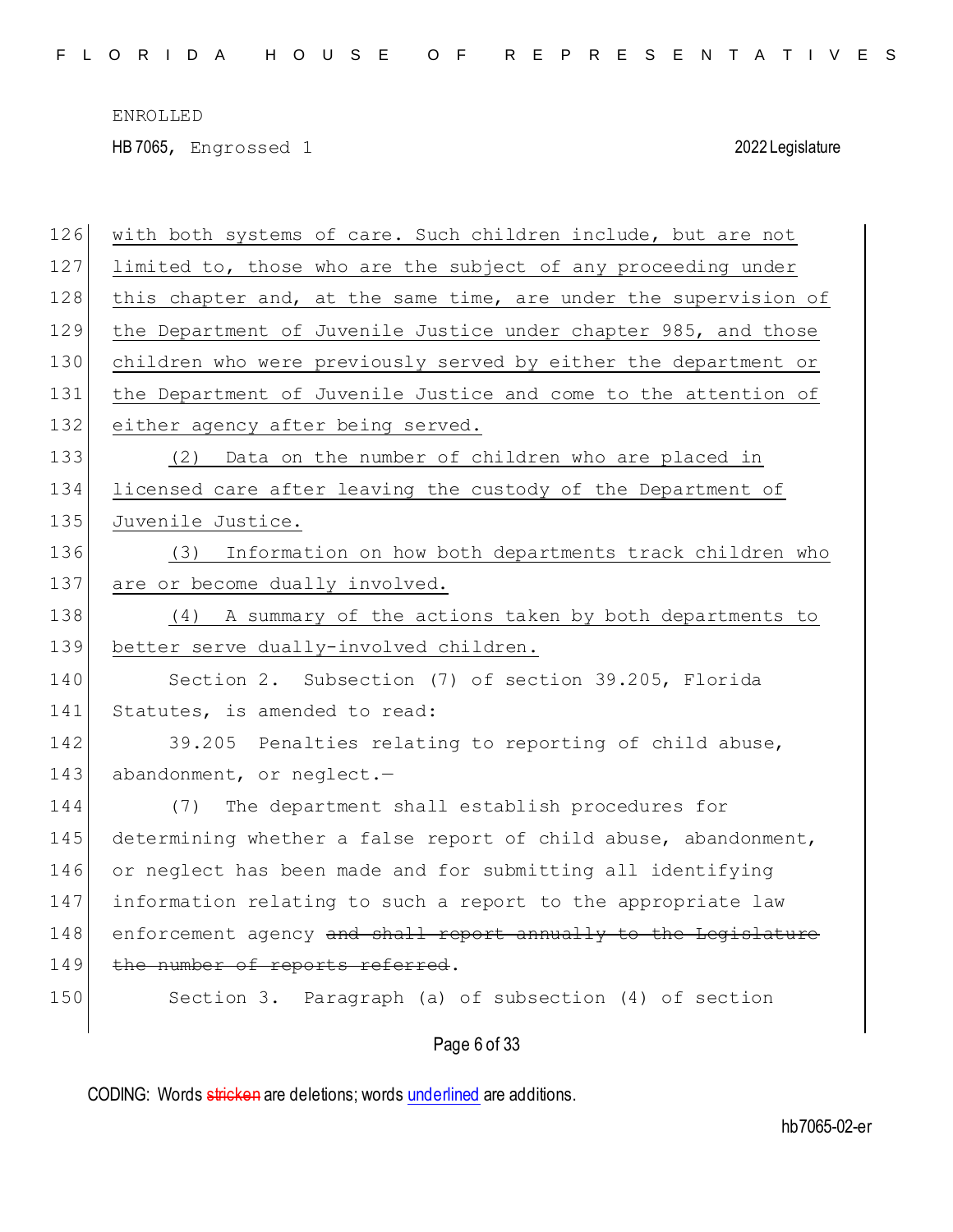HB 7065, Engrossed 1 2022 Legislature

151 39.4022, Florida Statutes, is amended to read:

152 39.4022 Multidisciplinary teams; staffings; assessments; 153 report.-

154 (4) PARTICIPANTS.—

 (a) Collaboration among diverse individuals who are part of the child's network is necessary to make the most informed decisions possible for the child. A diverse team is preferable 158 to ensure that the necessary combination of technical skills, cultural knowledge, community resources, and personal relationships is developed and maintained for the child and family. The participants necessary to achieve an appropriately diverse team for a child may vary by child and may include 163 extended family, friends, neighbors, coaches, clergy, coworkers, 164 or others the family identifies as potential sources of support.

165 1. Each multidisciplinary team staffing must invite the 166 following members:

167 a. The child, unless he or she is not of an age or 168 capacity to participate in the team;

169 b. The child's family members and other individuals 170 identified by the family as being important to the child, 171 provided that a parent who has a no contact order or injunction, 172 is alleged to have sexually abused the child, or is subject to a 173 termination of parental rights may not participate;

174 c. The current caregiver, provided the caregiver is not a 175 parent who meets the criteria of one of the exceptions under

Page 7 of 33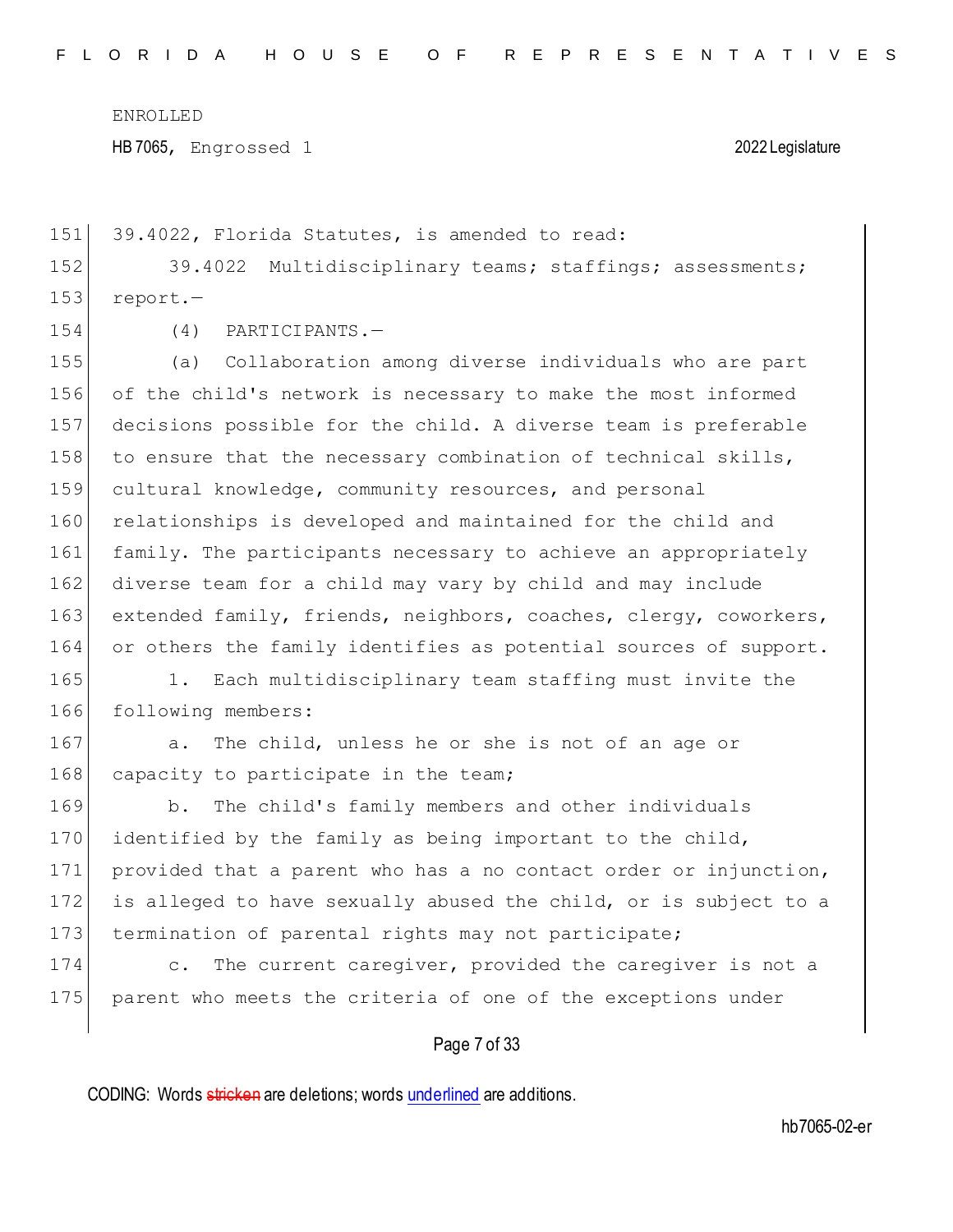HB 7065, Engrossed 1 2022 Legislature

| 176 | sub-subparagraph b.;                                                  |
|-----|-----------------------------------------------------------------------|
| 177 | d. A representative from the department other than the                |
| 178 | Children's Legal Services attorney, when the department is            |
| 179 | directly involved in the goal identified by the staffing;             |
| 180 | A representative from the community-based care lead<br>e <sub>1</sub> |
| 181 | agency, when the lead agency is directly involved in the goal         |
| 182 | identified by the staffing; and                                       |
| 183 | f. The case manager for the child, or his or her case                 |
| 184 | manager supervisor.                                                   |
| 185 | g. A representative from the Department of Juvenile                   |
| 186 | Justice if the child is dually involved with both the department      |
| 187 | and the Department of Juvenile Justice.                               |
| 188 | 2.<br>The multidisciplinary team must make reasonable efforts         |
| 189 | to have all mandatory invitees attend. However, the                   |
| 190 | multidisciplinary team staffing may not be delayed if the             |
| 191 | invitees in subparagraph 1. fail to attend after being provided       |
| 192 | reasonable opportunities.                                             |
| 193 | Section 4. Section 39.6035, Florida Statutes, is amended              |
| 194 | to read:                                                              |
| 195 | 39.6035 Transition plan.-                                             |
| 196 | (1) During the year after a child reaches 16 years of age,            |
| 197 | the department and the community-based care lead agency               |
| 198 | provider, in collaboration with the caregiver and any other           |
| 199 | individual whom the child would like to include, shall assist         |
| 200 | the child in developing a transition plan. The required               |
|     |                                                                       |

Page 8 of 33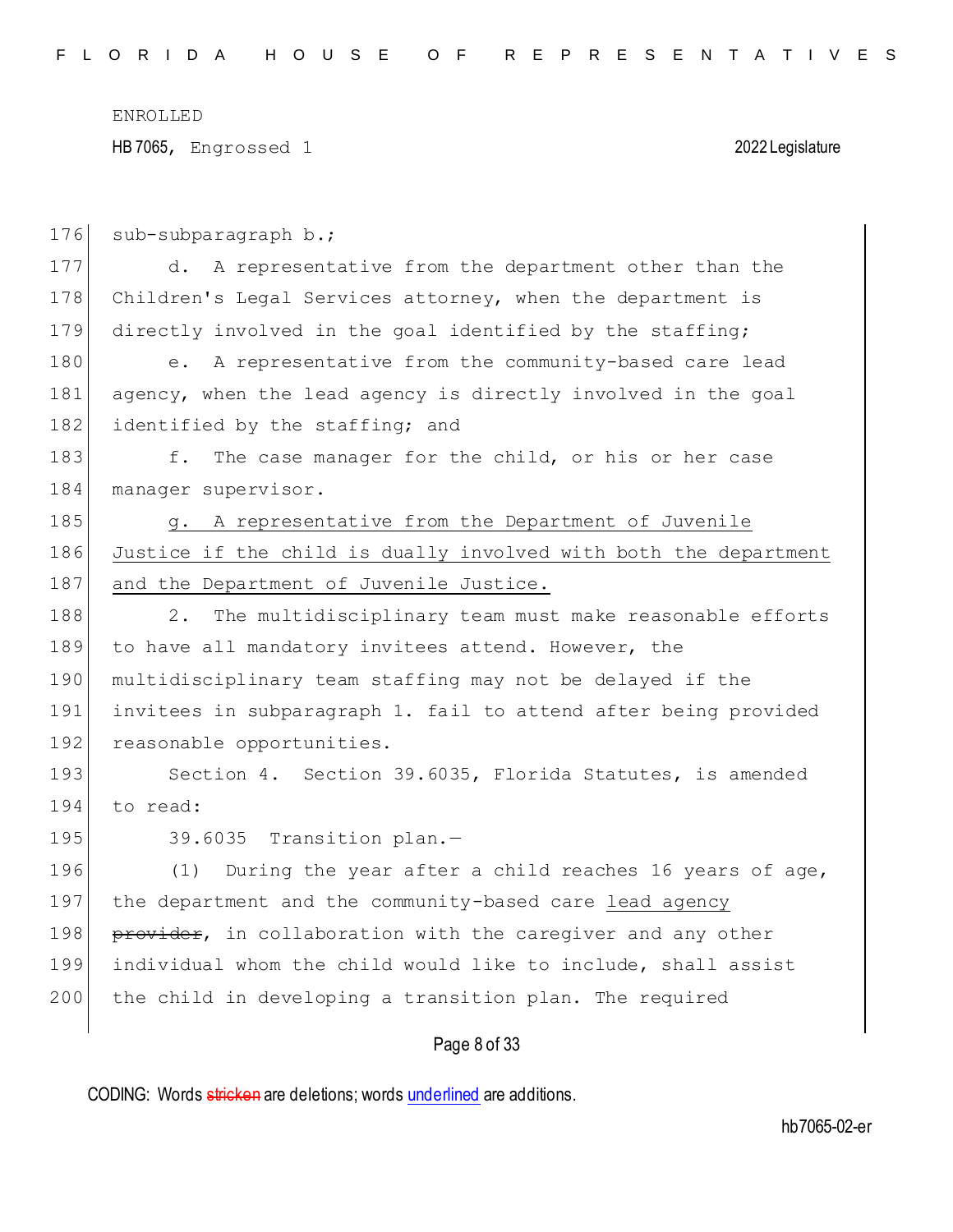201 transition plan is in addition to standard case management 202 requirements. The transition plan must address specific options 203 for the child to use in obtaining services, including housing, 204 health insurance, education, financial literacy, a driver 205 license, and workforce support and employment services. The plan 206 must also include tasks to establish and maintain naturally 207 occurring mentoring relationships and other personal support 208 services. The transition plan may be as detailed as the child 209 chooses. This plan must  $shall$  be updated as needed before the 210 child reaches 18 years of age and after the child reaches 18 211 years of age if he or she is receiving funding under s. 212  $409.1451(2)$ . In developing and updating the transition plan, the 213 department and the community-based care lead agency shall: 214 (a) Provide the child with the documentation required 215 under s. 39.701(3). 216 (b) Coordinate the transition plan with the independent 217 living provisions in the case plan and, for a child with 218 disabilities, the Individuals with Disabilities Education Act 219 transition plan. 220 (c) Provide information for the financial literacy 221 curriculum for youth offered by the Department of Financial 222 Services. 223 (d) Provide information about independent living services 224 and programs which is tailored to the individual needs and plans 225 of the child, including, at a minimum, the specific benefits of

## Page 9 of 33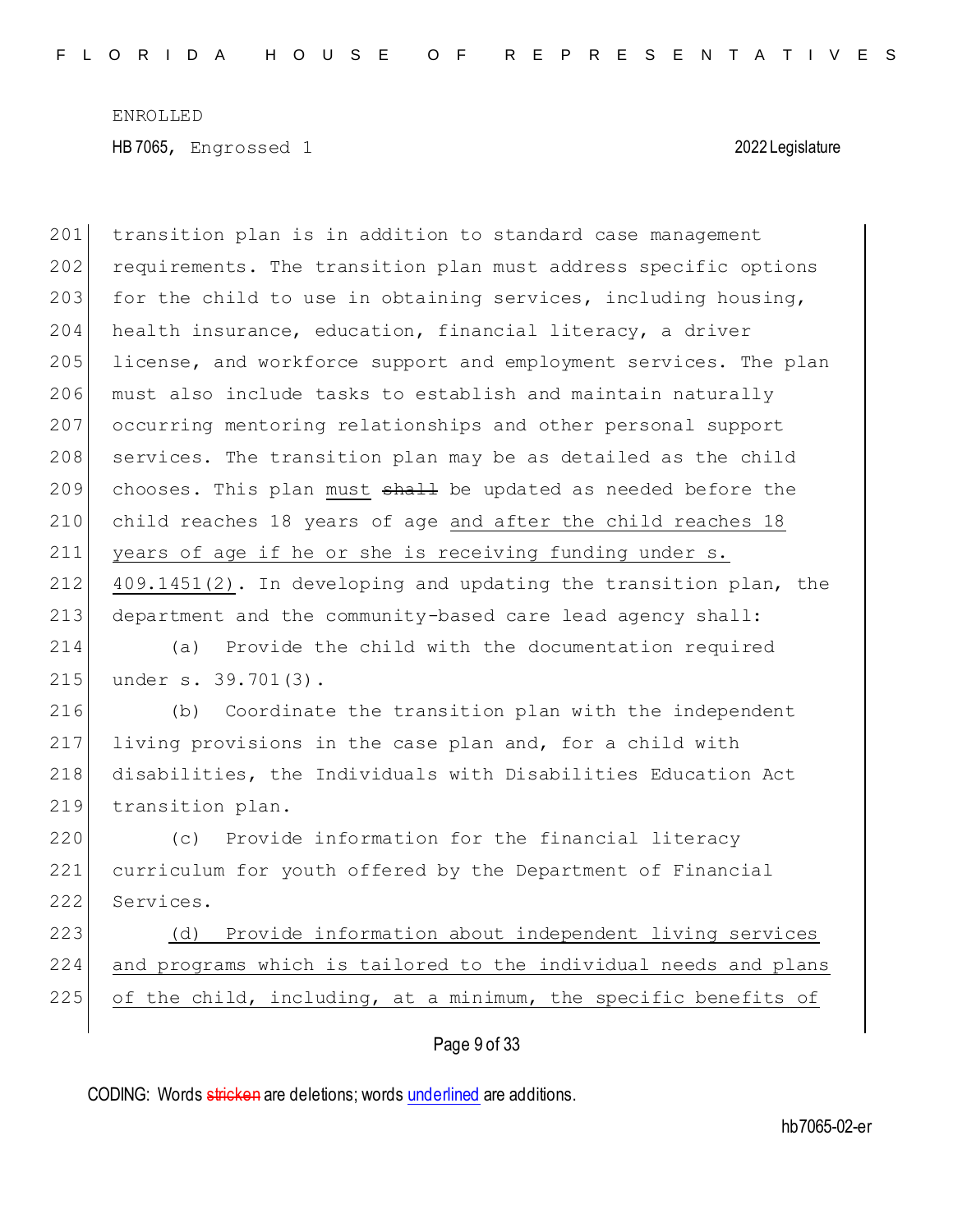HB 7065, Engrossed 1 2022 Legislature

| 226 | each program and how such benefits meet the needs and plans of   |
|-----|------------------------------------------------------------------|
| 227 | the child, the advantages and disadvantages of participation in  |
| 228 | each program considering the needs and plans of the child, and   |
| 229 | the financial value of each program to the child. The community- |
| 230 | based care lead agency shall discuss this information with the   |
| 231 | child, and the child must sign a document indicating that he or  |
| 232 | she:                                                             |
| 233 | Received such information.<br>1.                                 |
| 234 | Discussed such information with the community-based<br>2.        |
| 235 | care lead agency representative.                                 |
| 236 | Understands how such services and benefits would meet<br>3.      |
| 237 | his or her individual needs.                                     |
| 238 | Understands how such services would assist him or her<br>4.      |
| 239 | in accomplishing future plans.                                   |
| 240 | (2)<br>The department and the child shall schedule a time,       |
| 241 | date, and place for a meeting to assist the child in drafting    |
| 242 | the transition plan. The time, date, and place must be           |
| 243 | convenient for the child and any individual whom the child would |
| 244 | like to include. This meeting must shall be conducted in the     |
| 245 | child's primary language.                                        |
| 246 | The transition plan shall be reviewed periodically<br>(3)        |
| 247 | with the child, the department, and other individuals of the     |
| 248 | child's choice and updated when necessary before each judicial   |
| 249 | review so long as the child or young adult remains in care.      |
| 250 | The transition plan must be approved by the court<br>(4)         |
|     |                                                                  |

Page 10 of 33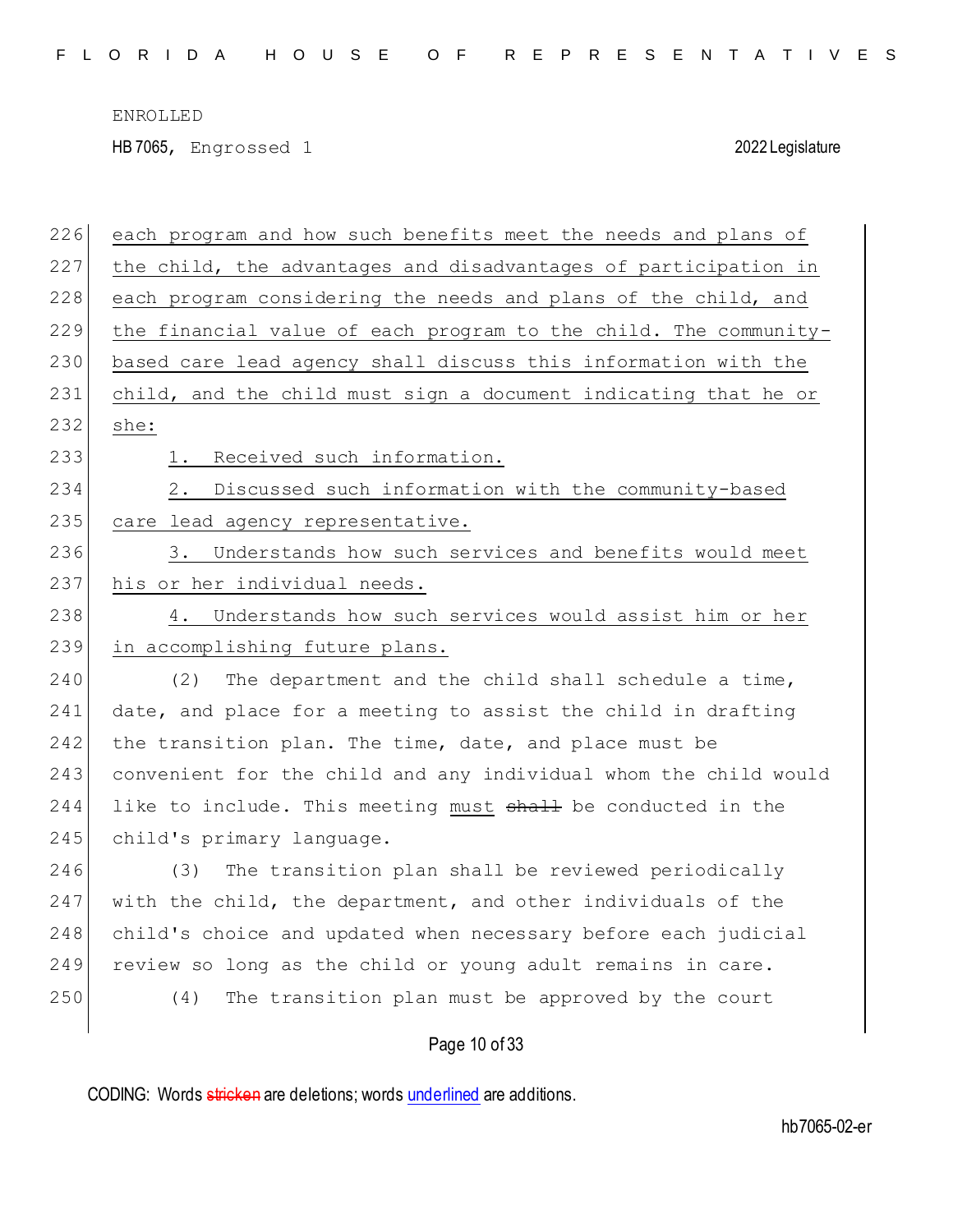| 251 | before the child's 18th birthday and must be attached to the     |
|-----|------------------------------------------------------------------|
| 252 | case plan and updated before each judicial review.               |
| 253 | (5) The department or community-based care lead agency           |
| 254 | shall continue to periodically meet with a young adult to review |
| 255 | and, if necessary, update the transition plan beyond his or her  |
| 256 | 18th birthday if the young adult receives funding under s.       |
| 257 | $409.1451(2)$ .                                                  |
| 258 | Section 5. Paragraph (d) of subsection (1) of section            |
| 259 | 383.011, Florida Statutes, is amended to read:                   |
| 260 | 383.011 Administration of maternal and child health              |
| 261 | programs.-                                                       |
| 262 | The Department of Health is designated as the state<br>(1)       |
| 263 | agency for:                                                      |
| 264 | Administering and providing for prenatal and infant<br>(d)       |
| 265 | health care delivery services through county health departments  |
| 266 | or subcontractors for the provision of the following enhanced    |
| 267 | services for medically and socially high-risk clients, subject   |
| 268 | to the availability of moneys and the limitations established by |
| 269 |                                                                  |
|     | the General Appropriations Act or chapter 216:                   |
| 270 | 1. Case finding or outreach.                                     |
| 271 | Assessment of health, social, environmental, and<br>2.           |
| 272 | behavioral risk factors.                                         |
| 273 | Case management utilizing a service delivery plan.<br>3.         |
| 274 | Home visiting to support the delivery of and<br>4.               |
| 275 | participation in prenatal and infant primary health care         |

Page 11 of 33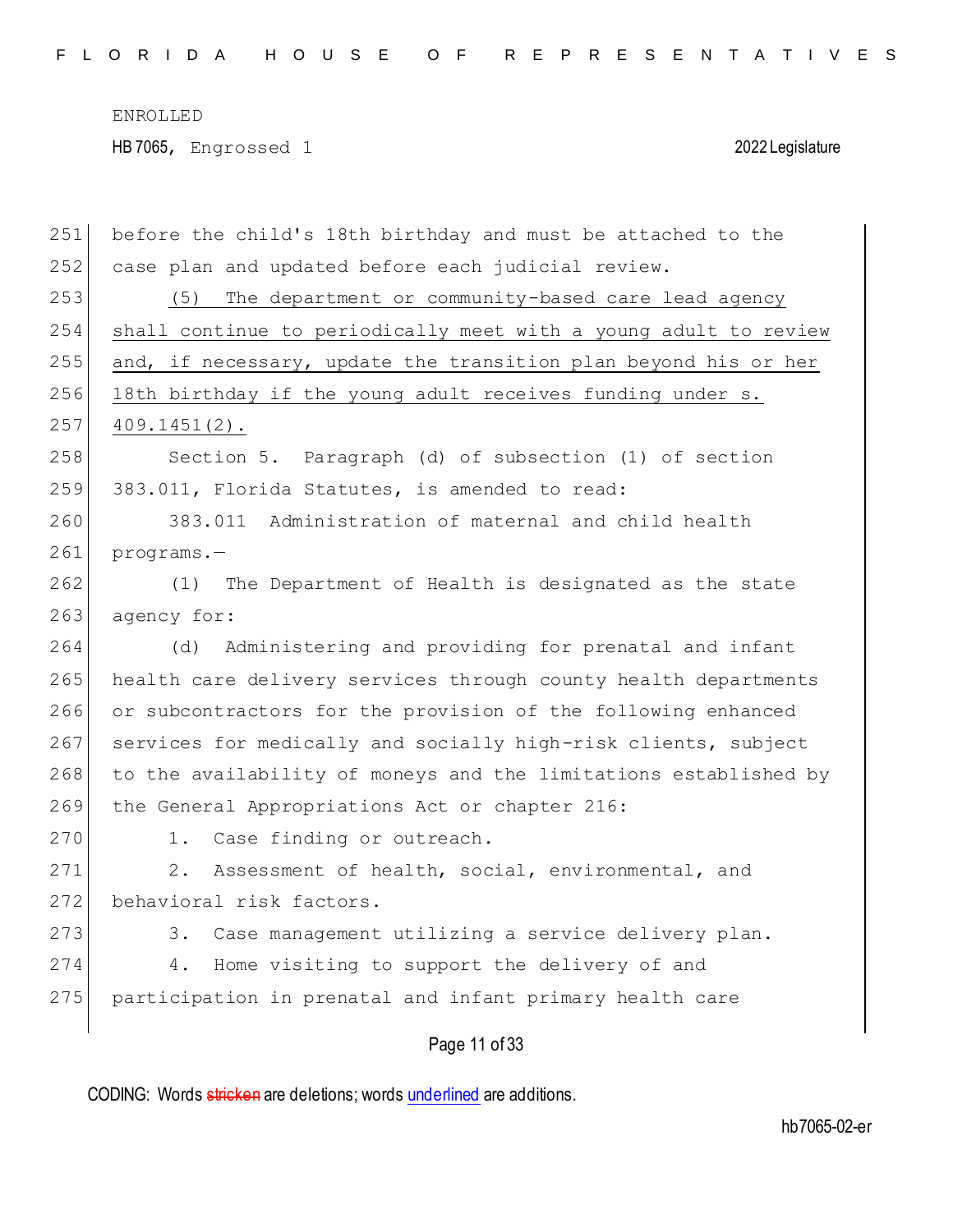HB 7065, Engrossed 1 2022 Legislature

| 276 | services.                                                        |
|-----|------------------------------------------------------------------|
| 277 | Childbirth and parenting education, including<br>5.              |
| 278 | encouragement of breastfeeding.                                  |
| 279 | 6. Father engagement activities, such as providing               |
| 280 | individualized support to fathers to increase participation in   |
| 281 | services that strengthen family and child well-being.            |
| 282 | Section 6. Paragraph (d) of subsection (2) of section            |
| 283 | 409.1451, Florida Statutes, is redesignated as paragraph (e),    |
| 284 | paragraph (b) and present paragraph (d) of that subsection are   |
| 285 | amended, and a new paragraph (d) is added to that subsection, to |
| 286 | read:                                                            |
| 287 | 409.1451 The Road-to-Independence Program.-                      |
| 288 | (2)<br>POSTSECONDARY EDUCATION SERVICES AND SUPPORT. -           |
| 289 | The amount of the financial assistance shall be as<br>(b)        |
| 290 | follows:                                                         |
| 291 | For a young adult who does not remain in foster care<br>1.       |
| 292 | and is attending a postsecondary school as provided in s.        |
| 293 | 1009.533, the amount is \$1,720 $$1,256$ monthly.                |
| 294 | For a young adult who remains in foster care, is<br>2.           |
| 295 | attending a postsecondary school, as provided in s. 1009.533,    |
| 296 | and continues to reside in a licensed foster home, the amount is |
| 297 | the established room and board rate for foster parents. This     |
| 298 | takes the place of the payment provided for in s. 409.145(3).    |
| 299 | For a young adult who remains in foster care, but<br>3.          |
| 300 | temporarily resides away from a licensed foster home for         |
|     | Page 12 of 33                                                    |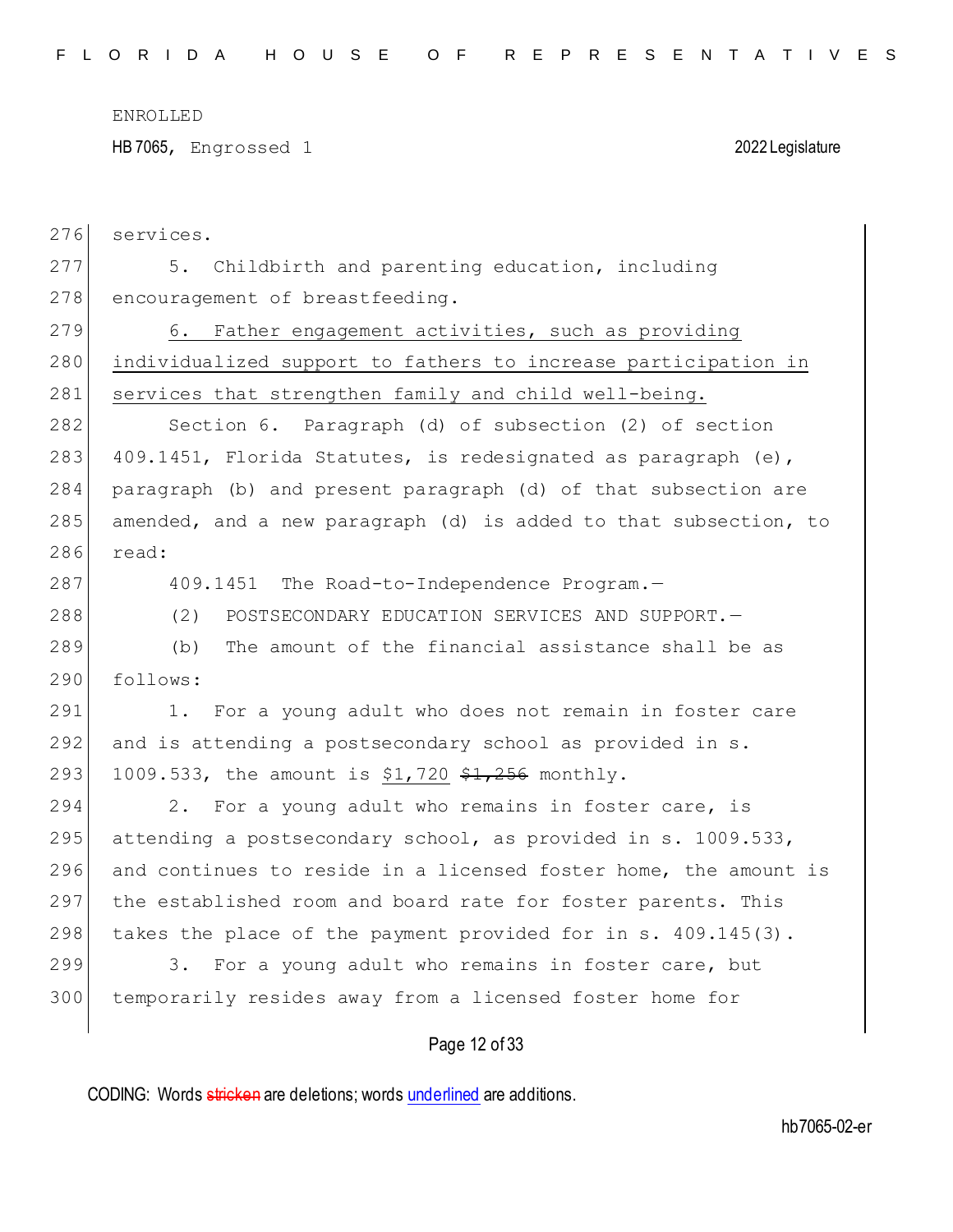301 purposes of attending a postsecondary school as provided in s. 302 1009.533, the amount is  $$1,720$   $$1,256$  monthly. This takes the 303 place of the payment provided for in s. 409.145(3).

304 4. For a young adult who remains in foster care, is 305 attending a postsecondary school as provided in s. 1009.533, and 306 continues to reside in a licensed group home, the amount is 307 negotiated between the community-based care lead agency and the 308 licensed group home provider.

309 5. For a young adult who remains in foster care, but 310 temporarily resides away from a licensed group home for purposes 311 of attending a postsecondary school as provided in s. 1009.533, 312 the amount is \$1,720  $\frac{1}{256}$  monthly. This takes the place of a 313 negotiated room and board rate.

314 6. A young adult is eligible to receive financial 315 assistance during the months when he or she is enrolled in a 316 postsecondary educational institution.

317 (d) Before a young adult receives funding under this subsection, the department, or an agency under contract with the department, shall assess the young adult's financial literacy and executive functioning, self-regulation, and similar skills that are important for successful independent living and the completion of postsecondary education. The assessment must be included as part of the transition plan required under s. 39.6035. Within a reasonable time after completing the 325 assessment, the department, or an agency under contract with the

Page 13 of 33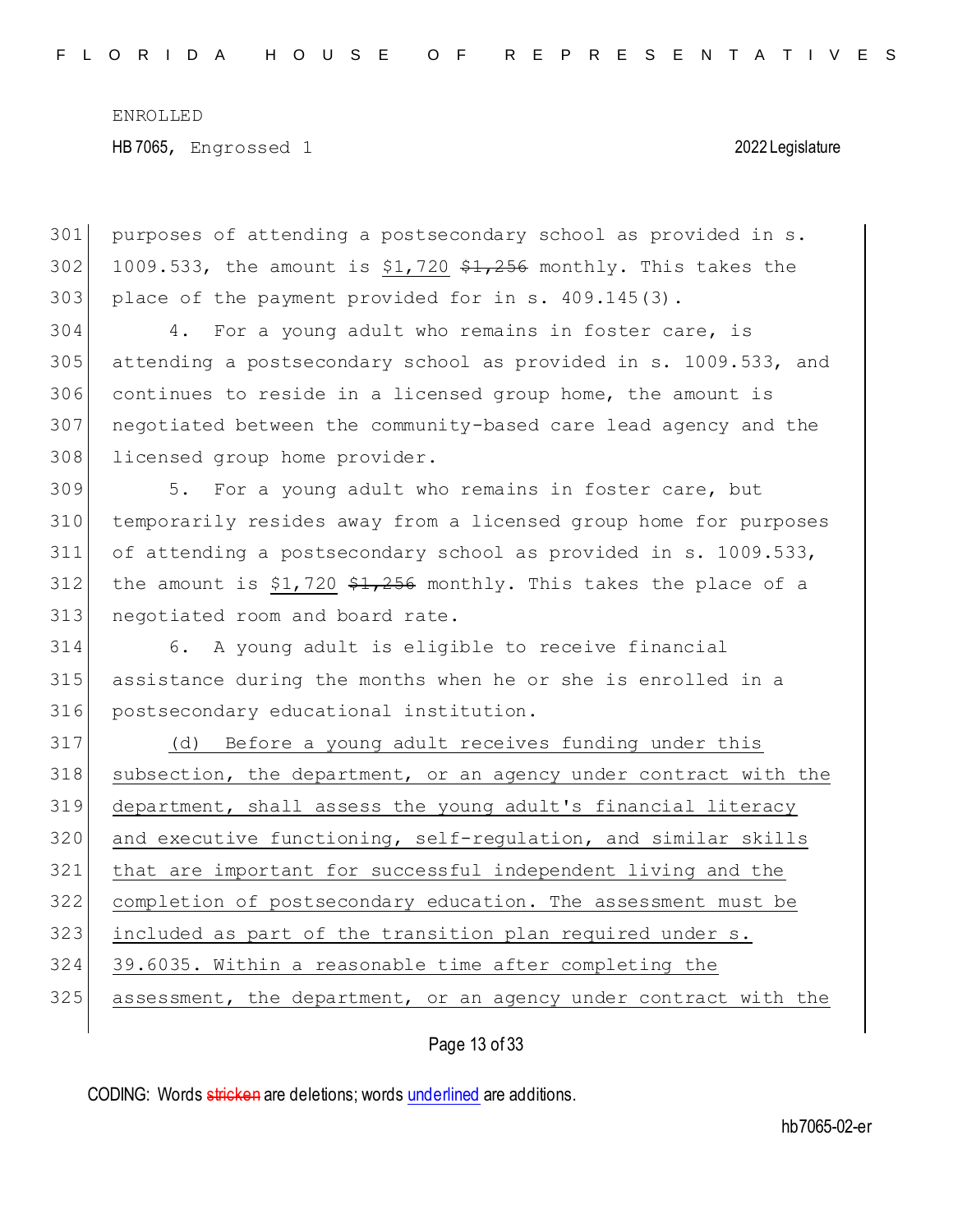| 326 | department, must provide information and referrals for any                     |
|-----|--------------------------------------------------------------------------------|
| 327 | voluntary services that are recommended by the assessment to the               |
| 328 | young adult to assist in strengthening any necessary skills.                   |
| 329 | (e)1. $\left\{\theta\right\}$ . The department must advertise the availability |
| 330 | of the stipend and must provide notification of the criteria and               |
| 331 | application procedures for the stipend to children and young                   |
| 332 | adults leaving, or who were formerly in, foster care;                          |
| 333 | caregivers; case managers; guidance and family services                        |
| 334 | counselors; principals or other relevant school administrators;                |
| 335 | and quardians ad litem.                                                        |
| 336 | If the award recipient transfers from one eligible<br>2.                       |
| 337 | institution to another and continues to meet eligibility                       |
| 338 | requirements, the award shall be transferred with the recipient.               |
| 339 | The department, or an agency under contract with the<br>3.                     |
| 340 | department, shall evaluate each Road-to-Independence award for                 |
| 341 | renewal eligibility on an annual basis. In order to be eligible                |
| 342 | for a renewal award for the subsequent year, the young adult                   |
| 343 | must:                                                                          |
| 344 | a. Be enrolled for or have completed the number of hours,                      |
| 345 | or the equivalent, to be considered a full-time student under                  |
| 346 | subparagraph $(a)$ 4., unless the young adult qualifies for an                 |
| 347 | exception under subparagraph (a) 4.                                            |
| 348 | b. Maintain standards of academic progress as defined by                       |
| 349 | the education institution, except that if the young adult's                    |

# Page 14 of 33

350 progress is insufficient to renew the award at any time during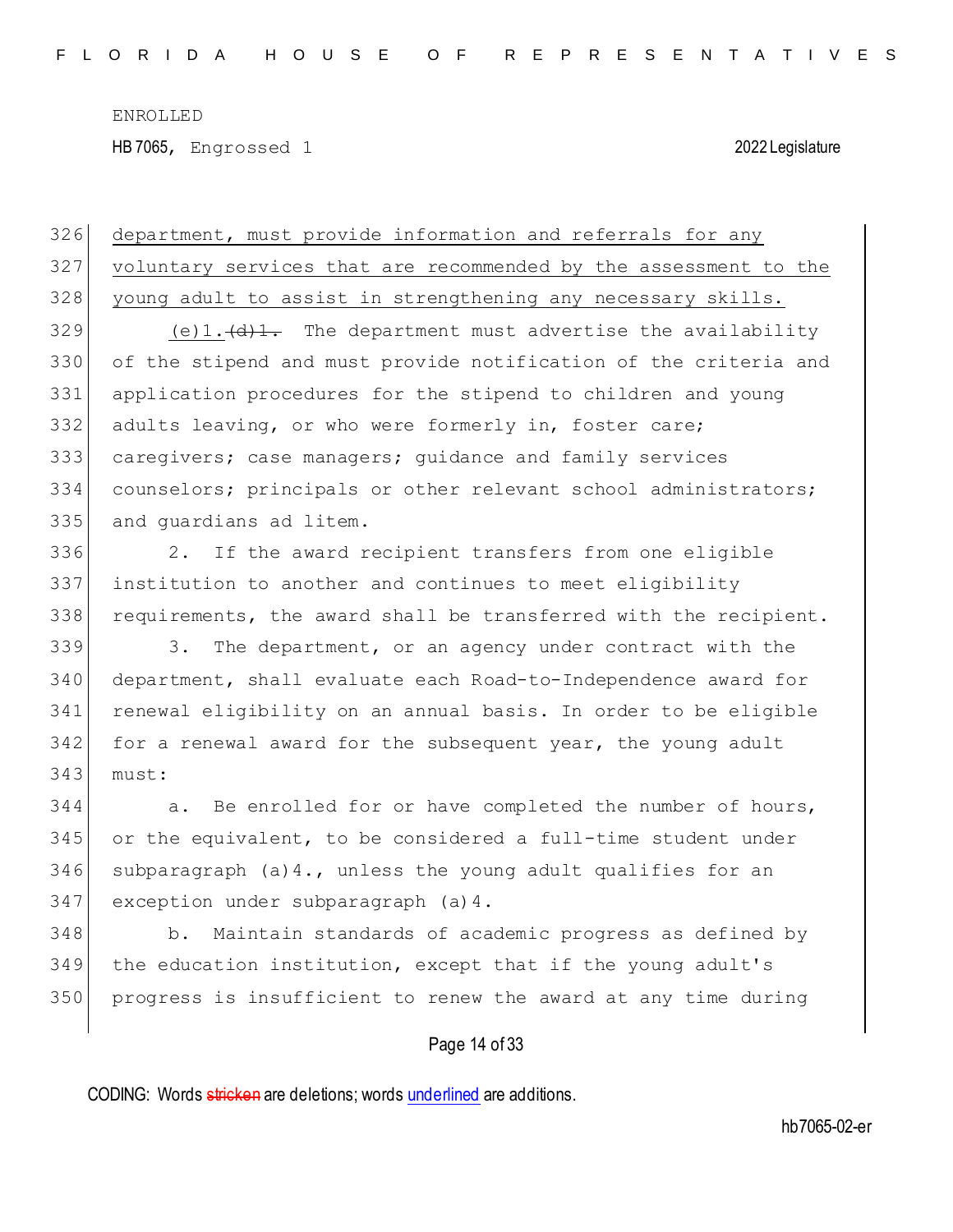the eligibility period, the young adult may continue to be enrolled for additional terms while attempting to restore eligibility as long as progress towards the required level is maintained.

 4. Funds may be terminated during the interim between an award and the evaluation for a renewal award if the department, or an agency under contract with the department, determines that the award recipient is no longer enrolled in an educational institution as described in subparagraph (a)4. or is no longer a 360 resident of this state.

 5. The department, or an agency under contract with the department, shall notify a recipient who is terminated and inform the recipient of his or her right to appeal.

 6. An award recipient who does not qualify for a renewal award or who chooses not to renew the award may apply for reinstatement. An application for reinstatement must be made before the young adult reaches 23 years of age. In order to be eligible for reinstatement, the young adult must meet the eligibility criteria and the criteria for award renewal for the program.

371 7. The department, or an agency under contract with the department, shall work with the young adult to create a financial plan that is guided by the young adult's financial goals in meeting his or her needs while in postsecondary 375 education. The financial plan must be included in the transition

## Page 15 of 33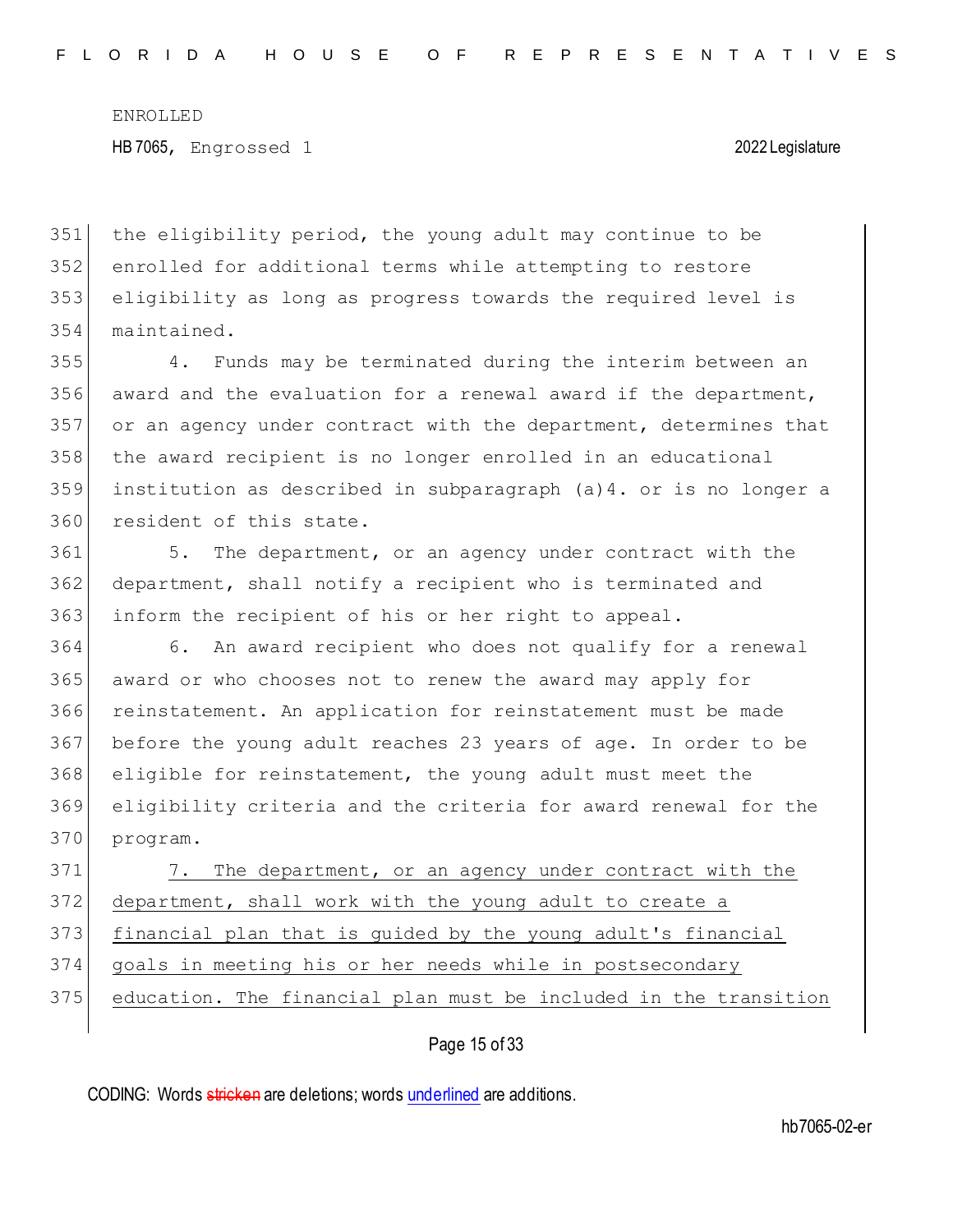HB 7065, Engrossed 1 2022 Legislature

| 376 | plan required under s. 39.6035. The department, or an agency     |
|-----|------------------------------------------------------------------|
| 377 | under contract with the department, shall review and, if         |
| 378 | necessary, update the financial plan with the young adult every  |
| 379 | 6 months until funding under this subsection is no longer        |
| 380 | provided.                                                        |
| 381 | 8. The department, or an agency under contract with the          |
| 382 | department, shall review with the young adult the transition     |
| 383 | plan required under s. 39.6035 during the year before the young  |
| 384 | adult graduates from postsecondary education or the year before  |
| 385 | the young adult reaches 23 years of age, whichever occurs first. |
| 386 | The transition plan must include an assessment of the young      |
| 387 | adult's current and future needs and challenges for self-        |
| 388 | sufficiency and address, at a minimum, how the young adult will  |
| 389 | meet his or her financial needs and obligations when funding     |
| 390 | under this subsection is no longer provided.                     |
| 391 | Section 7. Section 409.1452, Florida Statutes, is amended        |
| 392 | to read:                                                         |
| 393 | 409.1452 Collaboration with State University System Board        |
| 394 | of Governors, Florida College System, and Department of          |
| 395 | Education to assist children and young adults who have been or   |
| 396 | are in foster care or are experiencing homelessness;             |
| 397 | documentation regarding eligibility for tuition and fee          |
| 398 | exemptions. The department shall collaborate with the State      |
| 399 | University System, the Florida College System, and the           |
| 400 | Department of Education to address the need for a comprehensive  |
|     | Page 16 of 33                                                    |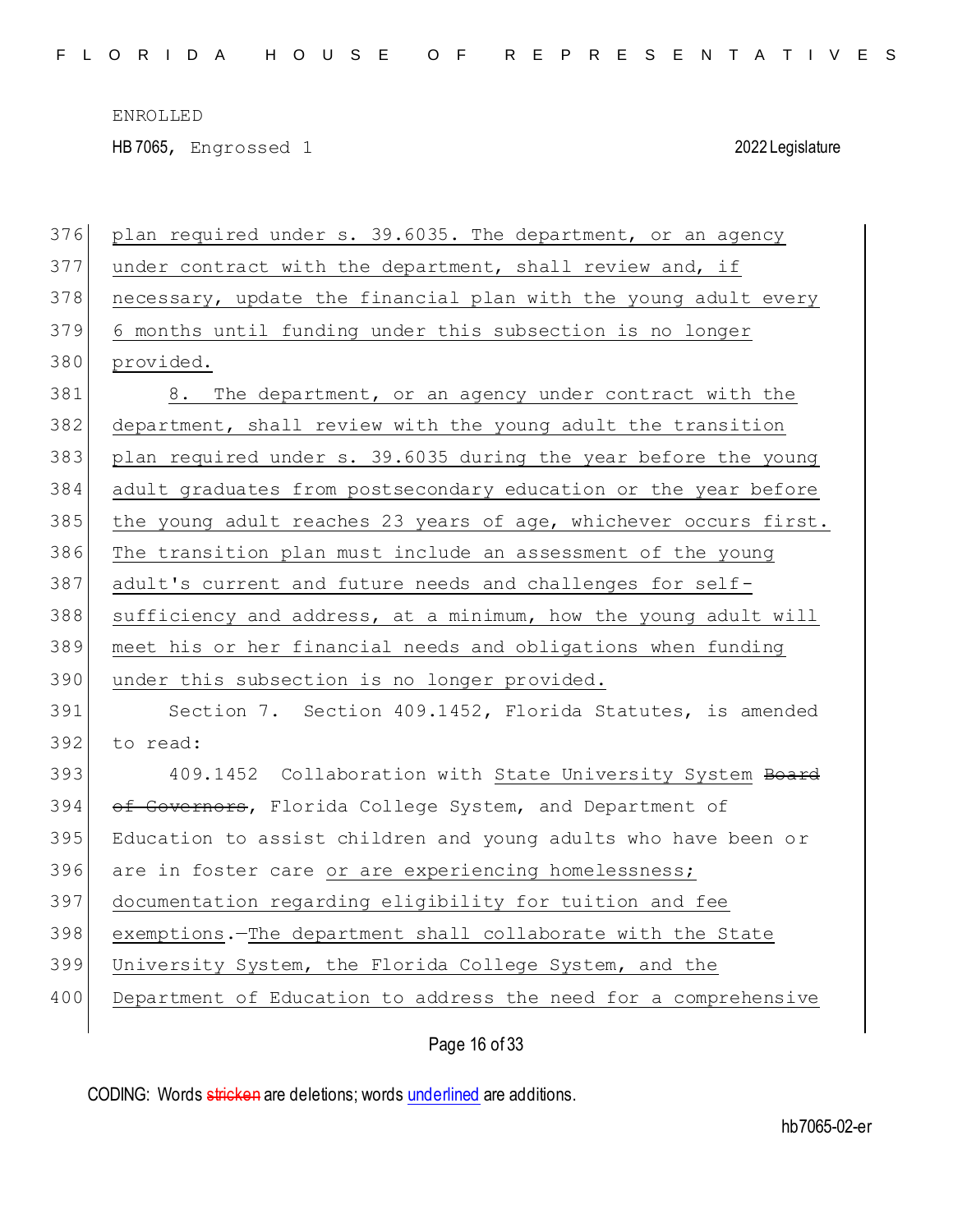HB 7065, Engrossed 1 2022 Legislature

| 401 | support structure in the academic arena to assist children and  |
|-----|-----------------------------------------------------------------|
| 402 | young adults who have been or remain in the foster care system  |
| 403 | in making the transition from a structured care system into an  |
| 404 | independent living setting.                                     |
| 405 | (1)(a) Each school district program, Florida College            |
| 406 | System institution, or state university at which a student is   |
| 407 | exempt from the payment of tuition and fees under s. 1009.25    |
| 408 | must have, at a minimum, a knowledgeable, accessible, and       |
| 409 | responsive employee who acts as a liaison and provides          |
| 410 | assistance to those students who are exempt from the payment of |
| 411 | tuition and fees to assist in resolving any problems related to |
| 412 | such exemption. The liaisons shall provide such students with   |
| 413 | on-campus support and must be employees of the program,         |
| 414 | institution, or university. The name and contact information of |
| 415 | the liaison must be:                                            |
| 416 | 1. Provided to each student who is exempt from the payment      |
| 417 | of tuition and fees and who is attending that program,          |
| 418 | institution, or university.                                     |
| 419 | 2. Published on the website of the program, institution,        |
| 420 | or university.                                                  |
| 421 | 3. Provided to the Department of Children and Families and      |
| 422 | each community-based care lead agency.                          |
| 423 | (b) Each school district program, Florida College System        |
| 424 | institution, and state university must maintain the original    |
| 425 | documentation submitted by the student regarding his or her     |
|     |                                                                 |

Page 17 of 33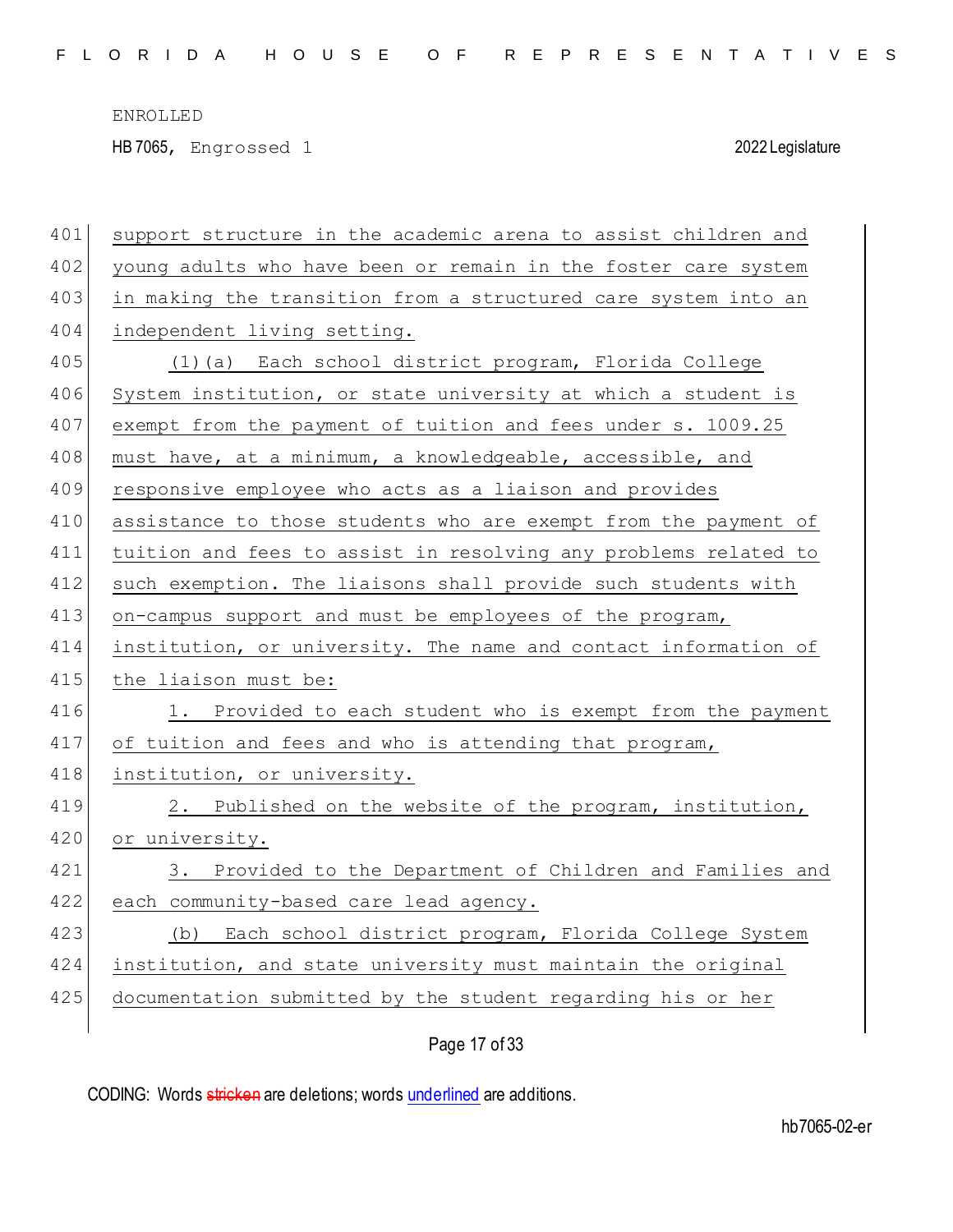HB 7065, Engrossed 1 2022 Legislature

| 426 | eligibility for the tuition and fee exemption under s. 1009.25   |
|-----|------------------------------------------------------------------|
| 427 | and may not make additional requests for such documentation.     |
| 428 | A school district program, Florida College System<br>(2)         |
| 429 | institution, or state university may also provide campus         |
| 430 | coaching services and other support to a student who is exempt   |
| 431 | from the payment of tuition and fees under s. 1009.25 to promote |
| 432 | his or her successful completion of postsecondary education and  |
| 433 | transition to independent living. Effective July 1, 2013, the    |
| 434 | Department of Children and Families shall work in collaboration  |
| 435 | with the Board of Governors, the Florida College System, and the |
| 436 | Department of Education to help address the need for a           |
| 437 | comprehensive support structure in the academic arena to assist  |
| 438 | children and young adults who have been or continue to remain in |
| 439 | the foster care system in making the transition from a           |
| 440 | structured care system into an independent living setting. The   |
| 441 | State University System of Florida and the Florida College       |
| 442 | System shall provide postsecondary educational campus coaching   |
| 443 | positions that will be integrated into Florida College System    |
| 444 | institutions' and university institutions' general support       |
| 445 | services structure to provide current and former foster care     |
| 446 | children and young adults with dedicated, on-campus support. The |
| 447 | Department of Children and Families has the sole discretion to   |
| 448 | determine which state college or university will offer a campus  |
| 449 | coaching position, based on departmental demographic data        |
| 450 | indicating greatest need. These campus coaching positions shall  |
|     |                                                                  |

Page 18 of 33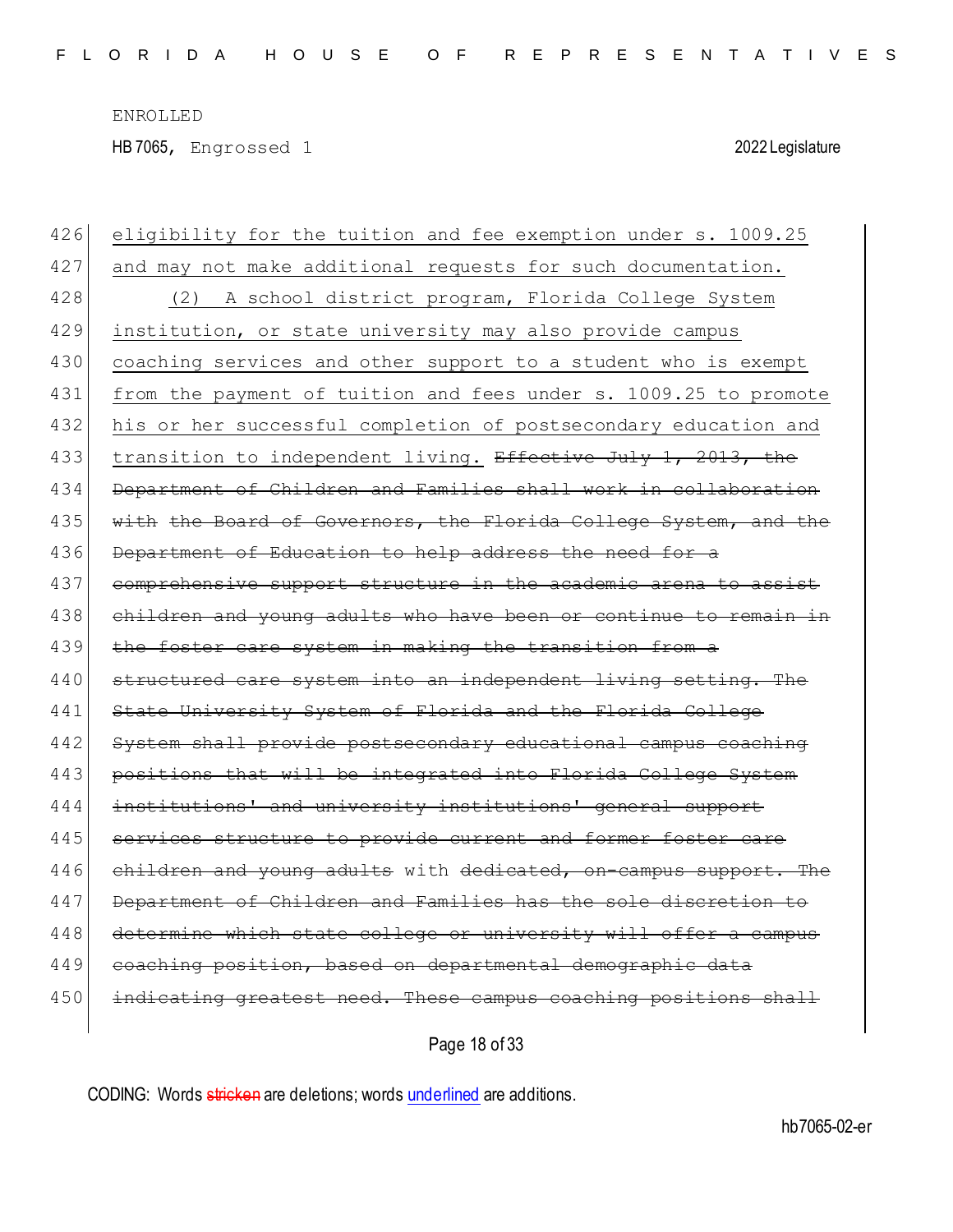HB 7065, Engrossed 1 2022 Legislature

| 451 | be employees of the selected educational institutions, focused   |
|-----|------------------------------------------------------------------|
| 452 | on supporting children and young adults who have been or         |
| 453 | continue to remain in the foster care system.                    |
| 454 | The Chancellors of the Division of Career and Adult<br>(3)       |
| 455 | Education, the Florida College System, and the State University  |
| 456 | System Board of Governors shall report annually to the           |
| 457 | Department of Children and Families specific data, subject to    |
| 458 | privacy laws, about the students children and young adults       |
| 459 | served by the campus liaisons eoaches, including academic        |
| 460 | progress, retention rates for students enrolled in the program,  |
| 461 | financial aid requested and received, and information required   |
| 462 | by the National Youth in Transition Database.                    |
| 463 | Section 8. Section 409.1464, Florida Statutes, is created        |
| 464 | to read:                                                         |
|     |                                                                  |
| 465 | 409.1464 Responsible Fatherhood Initiative.-                     |
| 466 | The department shall contract for the development and<br>(1)     |
| 467 | implementation of the Responsible Fatherhood Initiative. The     |
| 468 | initiative must provide an opportunity for every father in the   |
| 469 | state to be able to obtain information and inspiration that will |
| 470 | motivate and enable him to enhance his abilities as a father,    |
| 471 | recognizing that some fathers have greater challenges than       |
| 472 | others and would benefit from greater support.                   |
| 473 | (2) The initiative must, at a minimum:                           |
| 474 | Include a website and other related electronic<br>(a)            |
| 475 | resources that will allow a father to obtain information about   |

Page 19 of 33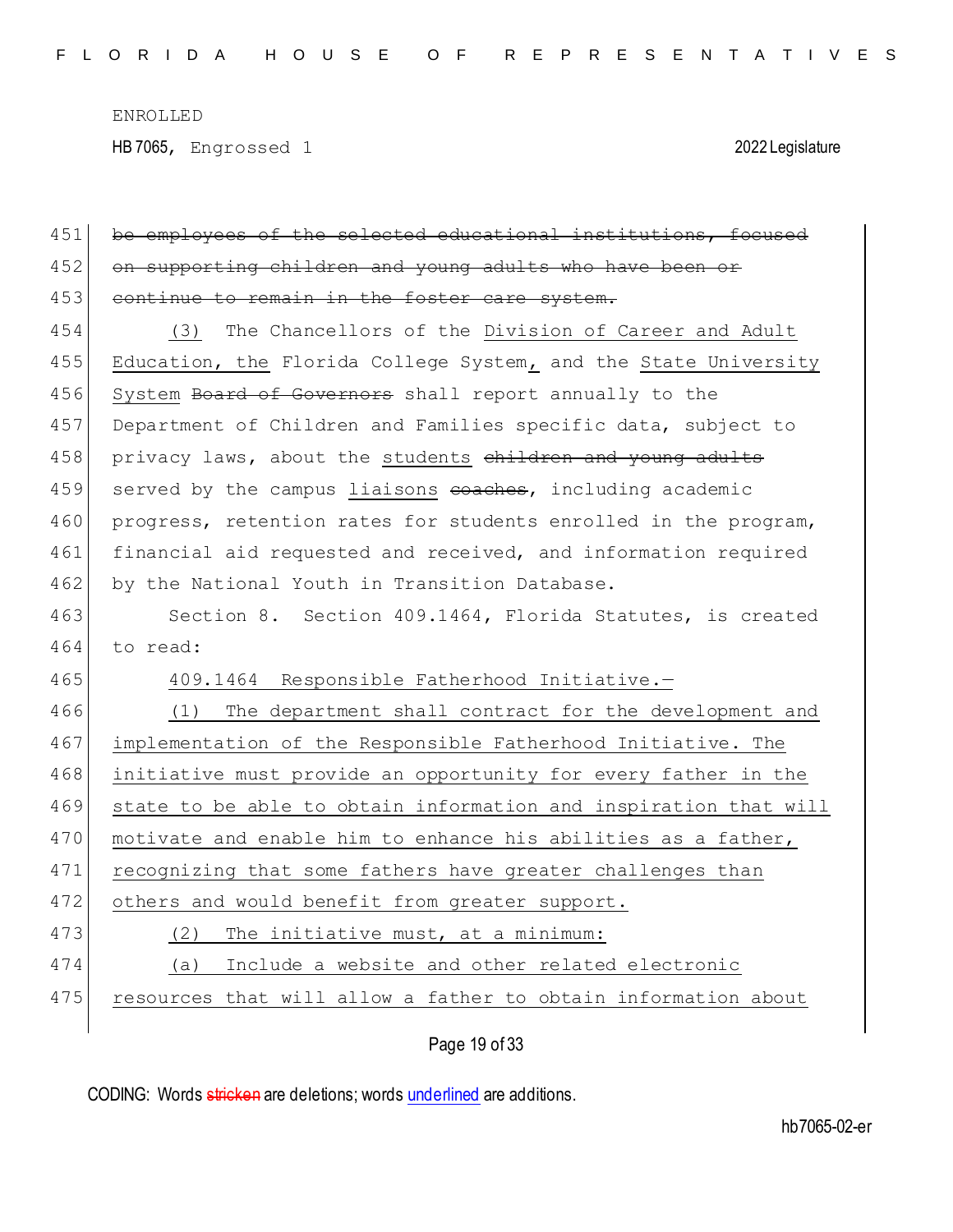HB 7065, Engrossed 1 2022 Legislature

| 476 | effective parenting, identify areas in which support would       |
|-----|------------------------------------------------------------------|
| 477 | enable him to enhance his ability to be an effective father, and |
| 478 | be connected to such support, including but not limited to,      |
| 479 | support provided by organizations receiving grants under s.      |
| 480 | 409.1465.                                                        |
| 481 | Use appropriate materials from the fatherhood media<br>(b)       |
| 482 | campaign available through the National Responsible Fatherhood   |
| 483 | Clearinghouse.                                                   |
| 484 | (c) Include print, television, digital, and social media         |
| 485 | elements and public events, and may include appearances by and   |
| 486 | involvement from public figures and influencers.                 |
| 487 | $(3)$ (a) The entity with which the department contracts for     |
| 488 | the Responsible Fatherhood Initiative must be a not-for-profit   |
| 489 | organization that:                                               |
| 490 | 1. Has a history of focusing on responsible fatherhood,          |
| 491 | including providing online resources to fathers, and engaging    |
| 492 | fathers, father figures, and children through community-based    |
| 493 | and school-based events to encourage responsible fatherhood.     |
| 494 | 2. Has the organizational capacity to manage a statewide         |
| 495 | initiative and successfully carry out the requirements of this   |
| 496 | section.                                                         |
| 497 | The entity must collaborate with other relevant<br>(b)           |
| 498 | agencies of state government and private organizations to        |
| 499 |                                                                  |
|     | develop and implement the initiative. Such agencies of state     |
| 500 | government must collaborate with the entity with which the       |

Page 20 of 33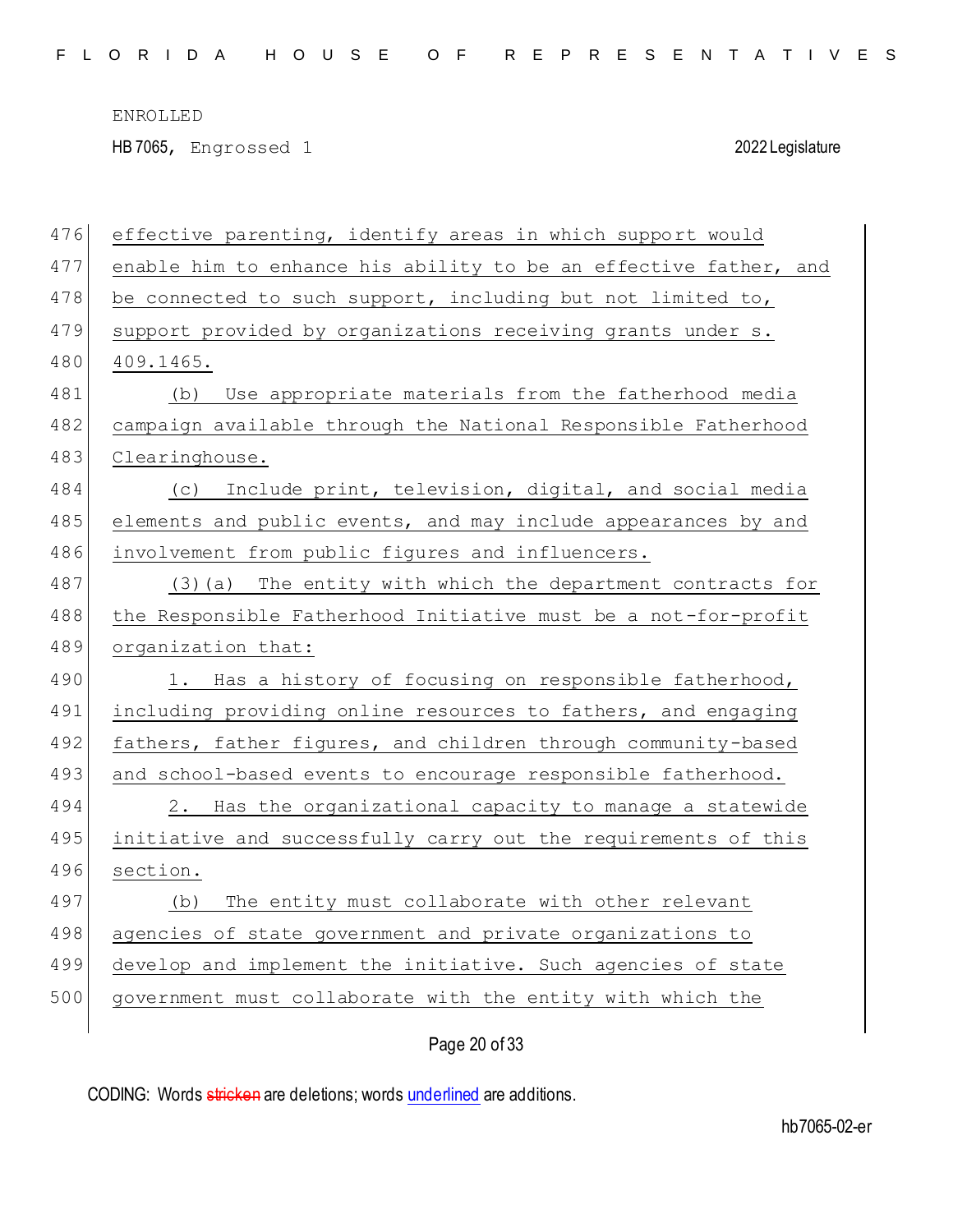HB 7065, Engrossed 1 2022 Legislature

| 501 | department contracts to carry out the initiative.                |
|-----|------------------------------------------------------------------|
| 502 | Section 9. Section 409.1465, Florida Statutes, is created        |
| 503 | to read:                                                         |
| 504 | 409.1465 Grants to address the needs of fathers.-                |
| 505 | (1) The Legislature recognizes that families are stronger        |
| 506 | when both parents act responsibly in caring for their children.  |
| 507 | It is the intent of the Legislature to recognize and support the |
| 508 | important and unique role that fathers play in ensuring the      |
| 509 | physical, emotional, and economic well-being of their children   |
| 510 | and families.                                                    |
| 511 | The department shall award grants to not-for-profit<br>(2)       |
| 512 | community-based organizations to address the needs of fathers.   |
| 513 | The department shall award the following types of grants:        |
| 514 | (a) Grants that comprehensively address the needs of             |
| 515 | fathers, such as assisting them in finding employment, managing  |
| 516 | child support obligations, transitioning from a period of        |
| 517 | incarceration, accessing health care, understanding child        |
| 518 | development, and enhancing parenting skills. Services provided   |
| 519 | must be tailored to the needs of the father being served. Case   |
| 520 | management services must be provided by the grant recipient,     |
| 521 | either directly or by subcontract, to the fathers who are served |
| 522 | by the grants under this paragraph. If the father receiving case |
| 523 | management services through a grant awarded under this paragraph |
| 524 | has a child receiving case management services from a community- |
| 525 | based care lead agency because the child is the subject of a     |
|     |                                                                  |

# Page 21 of 33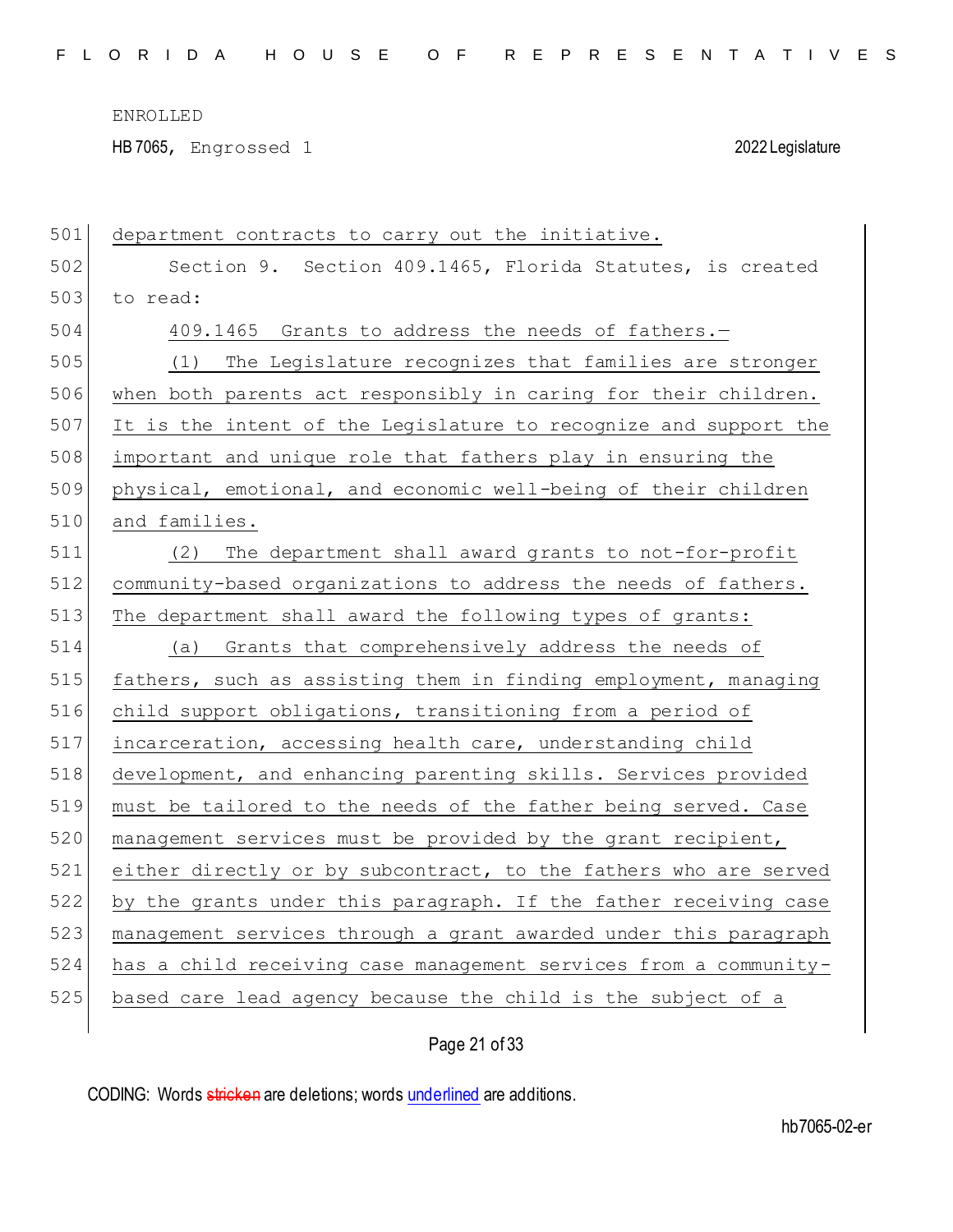HB 7065, Engrossed 1 2022 Legislature

| 526 | dependency proceeding under chapter 39, the case management      |
|-----|------------------------------------------------------------------|
| 527 | services may be coordinated.                                     |
| 528 | Grants that provide evidence-based parenting education<br>(b)    |
| 529 | specifically for fathers. The grants under this paragraph do not |
| 530 | require case management services.                                |
| 531 | The department shall prioritize applicants for a grant<br>(3)    |
| 532 | specified under subsection (2) based on:                         |
| 533 | Need in a geographic area and the population to be<br>(a)        |
| 534 | served by the grant as indicated by, at a minimum:               |
| 535 | Unemployment rates.<br>1.                                        |
| 536 | $2$ .<br>Incarceration rates.                                    |
| 537 | 3.<br>Housing instability.                                       |
| 538 | The number of single-parent households.<br>4.                    |
| 539 | 5.<br>The number of public benefit recipients.                   |
| 540 | 6.<br>Graduation rates.                                          |
| 541 | Levels of academic achievement.<br>7.                            |
| 542 | If an applicant has a primary mission of, or a history<br>(b)    |
| 543 | of a significant focus on and effective work towards, addressing |
| 544 | the needs of men in their role as fathers.                       |
| 545 | (c) Applicant current and historical involvement in the          |
| 546 | community being served.                                          |
| 547 | Applicant commitment and capability to employ<br>(d)             |
| 548 | competent staff who can effectively engage with the fathers      |
| 549 | being served, including at a minimum, those individuals who      |
| 550 | share a similar background as the fathers being served.          |
|     |                                                                  |

Page 22 of 33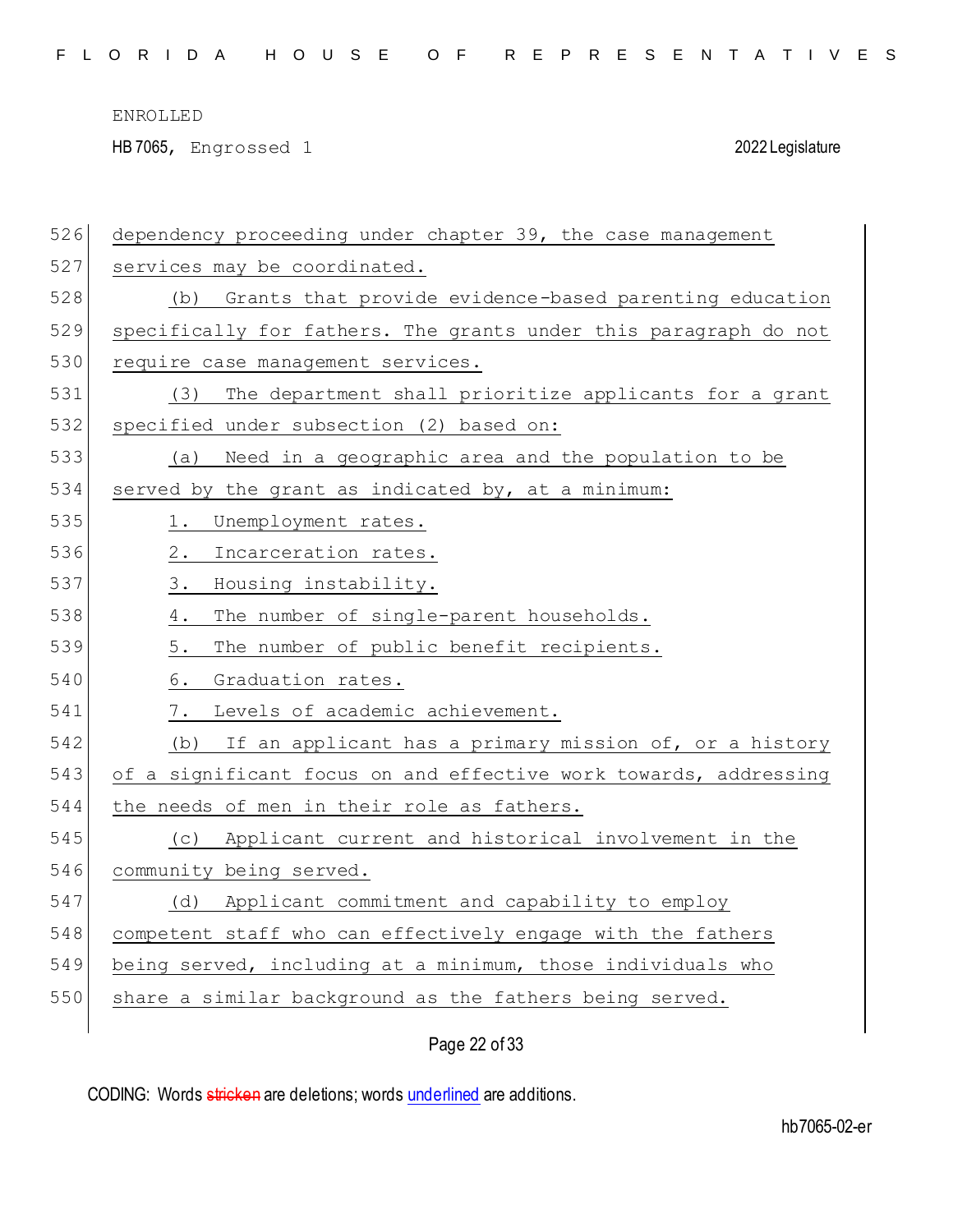HB 7065, Engrossed 1 2022 Legislature

| 551 | The number of individuals the applicant plans to serve<br>(e)  |
|-----|----------------------------------------------------------------|
| 552 | through the grant and the projected costs for the program.     |
| 553 | (f) Applicant organizational capacity to effectively meet      |
| 554 | the requirements of the grant and to deliver the programs      |
| 555 | proposed by the applicant. The department may offer technical  |
| 556 | assistance to applicants and grant recipients that have lower  |
| 557 | organizational capacity as long as such organizations have, or |
| 558 | the organization's leadership has, significant experience      |
| 559 | serving fathers.                                               |
| 560 | (4) Grants shall be awarded for no more than 3 years, with     |
| 561 | subsequent year funding contingent on compliance with grant    |
| 562 | requirements and adequate performance. Grant recipients must   |
| 563 | submit reports to the department in a format and at intervals, |
| 564 | which must be at least annually, prescribed by the department. |
| 565 | The department may adopt rules to implement this<br>(5)        |
| 566 | section.                                                       |
| 567 | Section 10. Section 409.1467, Florida Statutes, is created     |
| 568 | to read:                                                       |
| 569 | 409.1467 Mentorship for at-risk male students.-                |
| 570 | The department must award grants to community-based<br>(1)     |
| 571 | not-for-profit organizations incorporated under chapter 617 to |
| 572 | offer mentorship programs for at-risk male students. These     |
| 573 | grants must:                                                   |
| 574 | (a) Assist at-risk male students who are in middle school      |
| 575 | or high school in developing social, emotional, and cognitive  |
|     |                                                                |

Page 23 of 33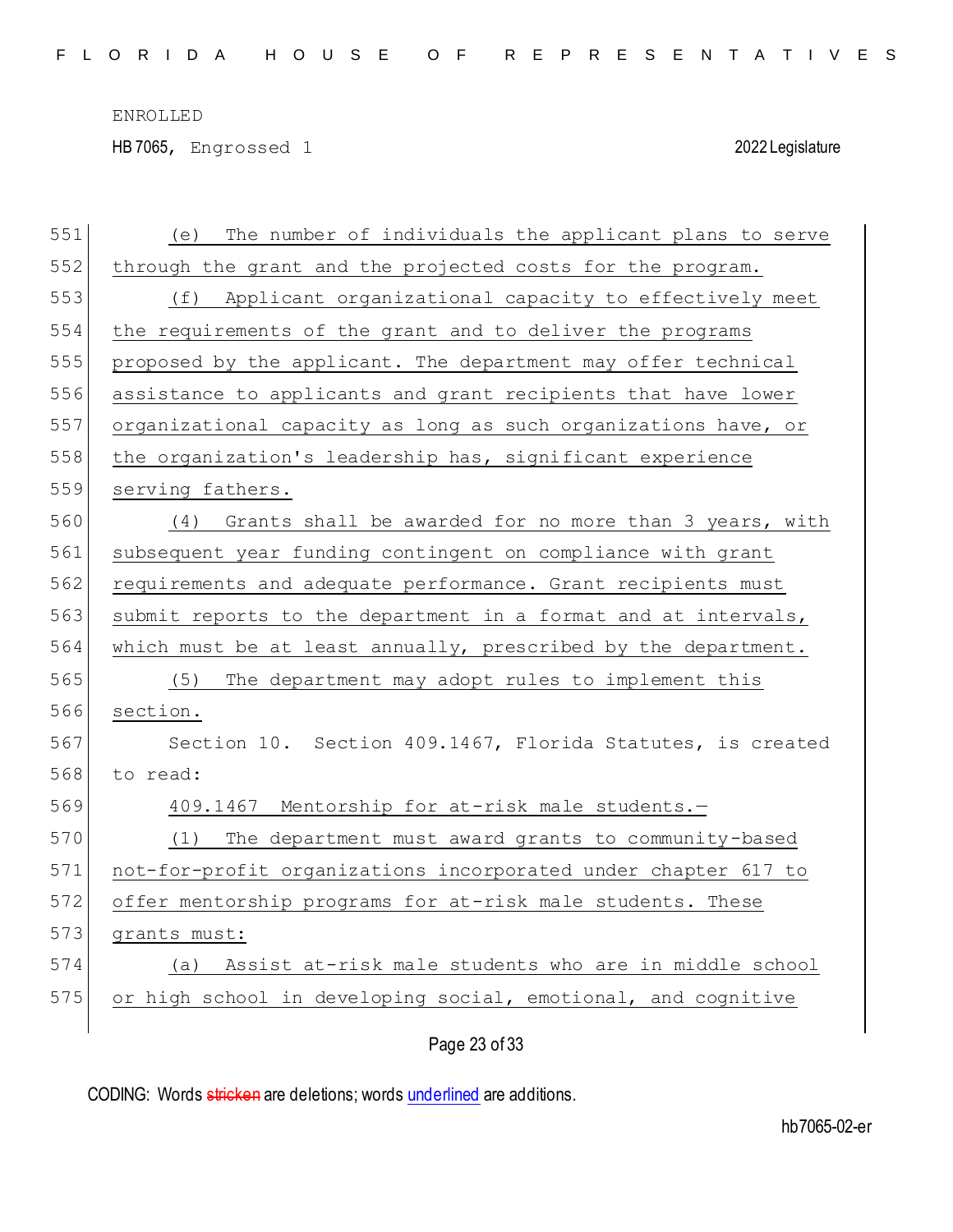HB 7065, Engrossed 1 2022 Legislature

| 576 | skills to prepare them for future success.                       |
|-----|------------------------------------------------------------------|
| 577 | (b) Provide an opportunity for small not-for-profit              |
| 578 | organizations to receive training and technical assistance that  |
| 579 | will strengthen their capacity to provide high-quality,          |
| 580 | effective services and obtain additional nonstate funding in the |
| 581 | future.                                                          |
| 582 | A community-based not-for-profit organization must<br>(2)        |
| 583 | have organizational management and a board of directors          |
| 584 | reflective of the community served by the organization in order  |
| 585 | to be eligible to receive a grant under this section.            |
| 586 | Grant recipients must:<br>(3)                                    |
| 587 | Recruit and train mentors for eligible at-risk male<br>(a)       |
| 588 | students.                                                        |
| 589 | Provide mentorship, social and academic support, life<br>(b)     |
| 590 | skill development, and other opportunities for eligible at-risk  |
| 591 | male students.                                                   |
| 592 | Use trauma-informed practices and interventions to<br>(C)        |
| 593 | address adverse childhood experiences of eligible at-risk male   |
| 594 | students.                                                        |
| 595 | Be inclusive of eligible at-risk male students who<br>(d)        |
| 596 | have a disability.                                               |
| 597 | (4) Prioritization of applicants for a grant must, at a          |
| 598 | minimum, be based on:                                            |
| 599 | Unemployment rates; incarceration rates; housing<br>(a)          |
| 600 | instability; the number of single-parent households; the number  |
|     |                                                                  |

Page 24 of 33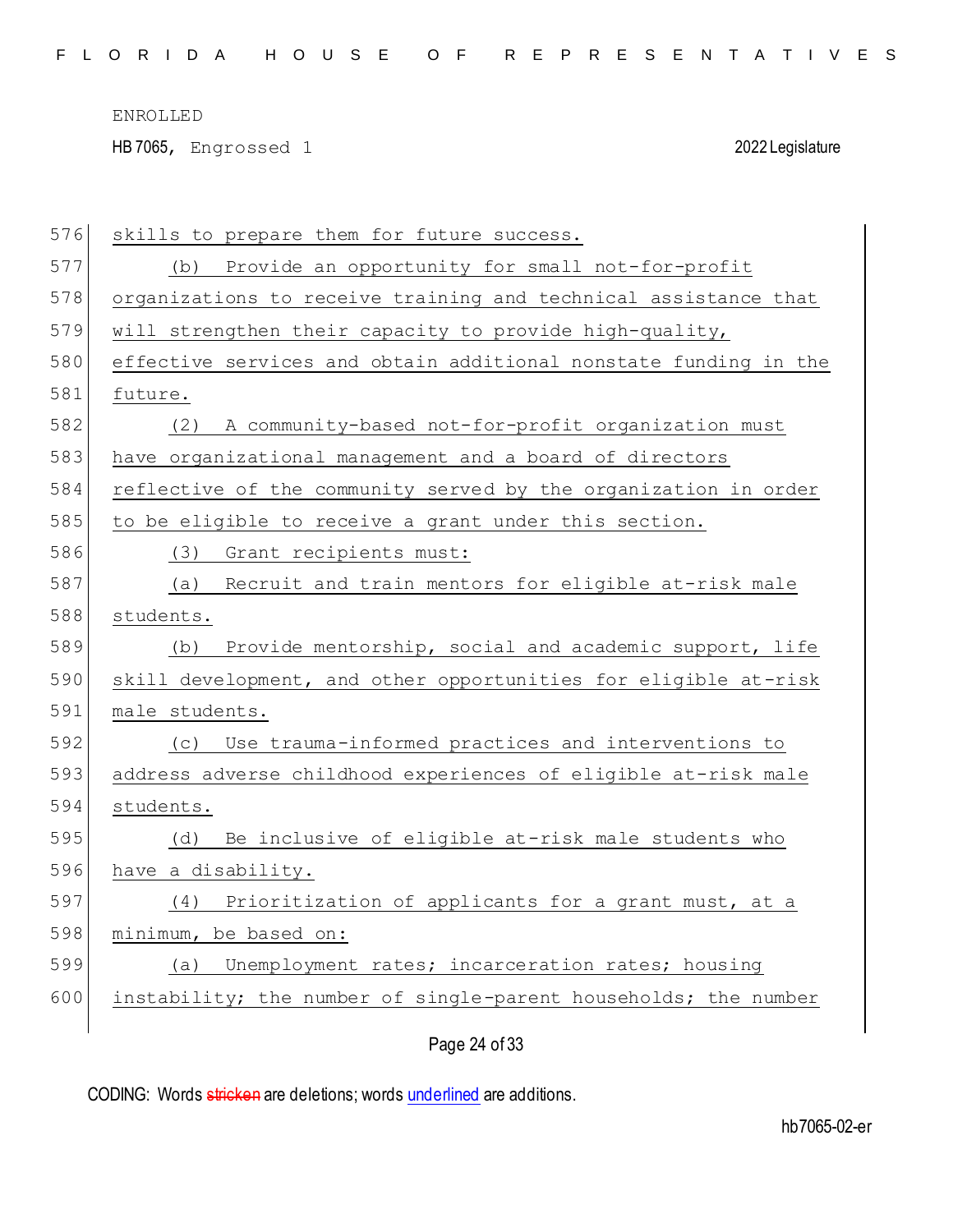HB 7065, Engrossed 1 2022 Legislature

| 601 | of public benefit recipients; graduation rates; and levels of      |
|-----|--------------------------------------------------------------------|
| 602 | academic achievement in the geographic area in which mentorship    |
| 603 | services would be provided.                                        |
| 604 | The number of at-risk male students that the applicant<br>(b)      |
| 605 | plans to serve through the grant and the projected costs for the   |
| 606 | new or expanded mentorship program.                                |
| 607 | (c) The applicant's current revenues and organizational            |
| 608 | capacity, experience and demonstrated effectiveness in serving     |
| 609 | at-risk male students or providing mentorship programs, and        |
| 610 | commitment to organizational development through the training      |
| 611 | required under subsection (7) in order to achieve the goal         |
| 612 | specified in paragraph $(1)$ $(b)$ .                               |
| 613 | The department may award grants that are between<br>(5)            |
| 614 | \$25,000 and \$250,000 per year and the grants may be awarded to a |
|     |                                                                    |
| 615 | community-based not-for-profit organization for no more than 3     |
| 616 | years, contingent on continued eligibility, compliance with        |
| 617 | grant requirements, and adequate performance. The department       |
| 618 | shall create categories of grants based on the annual revenues     |
| 619 | of the community-based not-for-profit organizations that are       |
| 620 | applying in order to maximize the opportunities for small not-     |
| 621 | for-profit organizations to receive grants.                        |
| 622 | (6) Grant recipients must submit reports to the department         |
| 623 | in a format and at intervals prescribed by the department. At a    |
| 624 | minimum, grant recipients must report on the number of at-risk     |
| 625 | male students served and their ages, the number of mentors         |

Page 25 of 33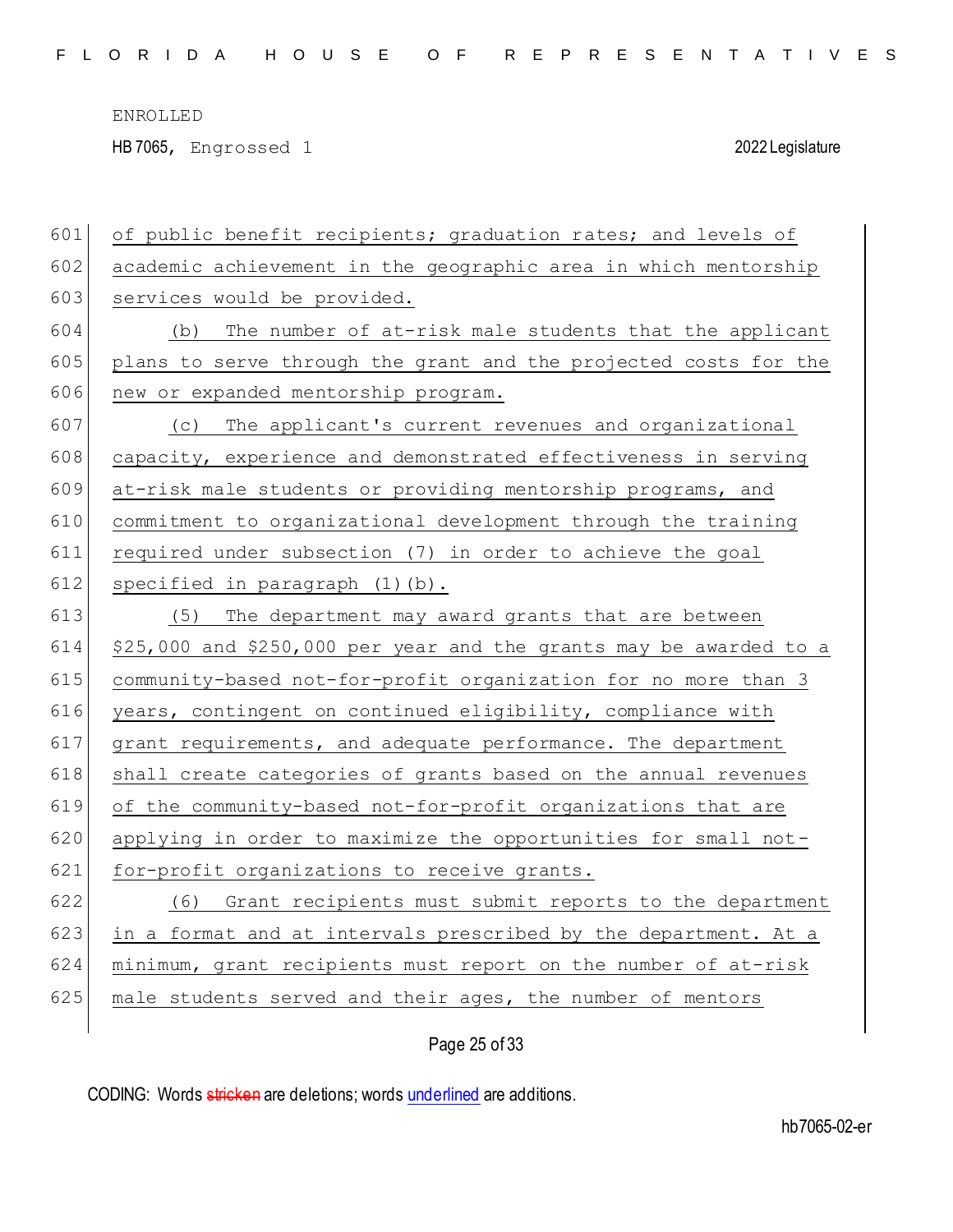HB 7065, Engrossed 1 2022 Legislature

 providing mentorship services, and the outcomes of the at-risk students served, including, but not limited to, improved 628 academic success, decreased involvement in the juvenile justice system, and enhanced readiness for and involvement in 630 postsecondary education, as appropriate. (7) The department shall contract for the provision of

632 technical assistance and training in nonprofit management, 633 outcomes measurement, and positive youth development for grant 634 recipients. Within 6 months after receiving a grant, a grant 635 recipient must complete such training as required by the 636 department in order to achieve the goal specified in paragraph 637 (1)(b). The contracted provider shall determine the specific 638 training needed by grant recipients and directly provide or 639 subcontract for such training and technical assistance.

 Section 11. Subsections (8) through (13) of section 409.147, Florida Statutes, are renumbered as subsections (9) 642 through (14), respectively, subsection (7) is amended, and a new subsection (8) is added to that section, to read:

- 
- 644 409.147 Children's initiatives.—
	-

645 (7) CHILDREN'S INITIATIVE CORPORATION.—

646 (a) After the governing body adopts the resolution 647 described in subsection  $(4)$ , establishes the planning team as 648 provided in subsection  $(5)$ , and develops and adopts the 649 strategic community plan as provided in subsection  $(6)$ , the 650 county or municipality shall create a corporation not for profit

### Page 26 of 33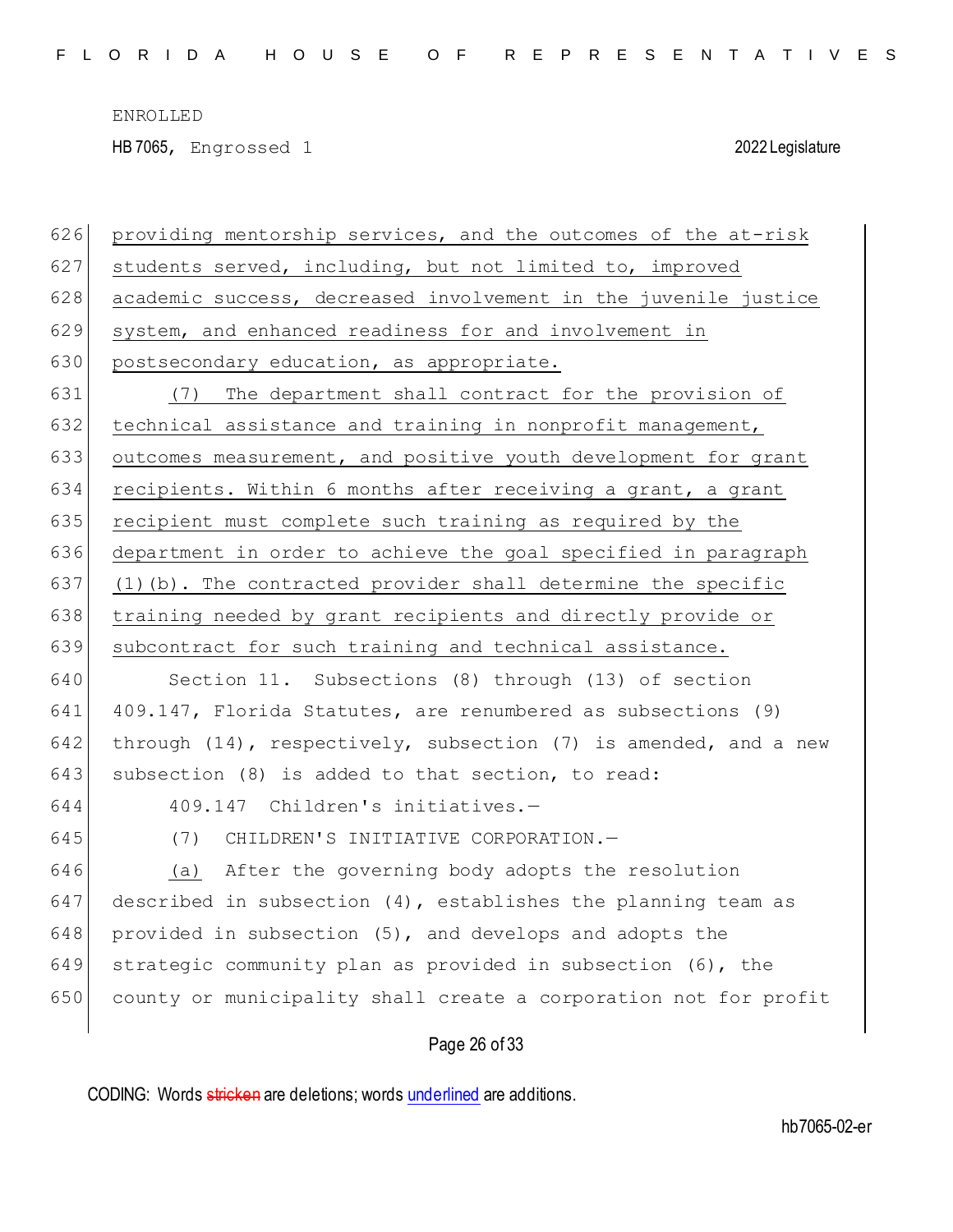651 which shall be registered, incorporated, organized, and operated 652 in compliance with chapter 617. The purpose of the corporation  $653$  is to facilitate fundraising, to secure broad community 654 ownership of the children's initiative, and, if the area 655 selected by the governing body is designated as a children's 656 initiative, to: 657 1. $\leftarrow$  1.  $\leftarrow$  Begin to transfer responsibility for planning from  $658$  the planning team to the corporation. 659 2.  $\leftrightarrow$  Begin the implementation and governance of the 660 children's initiative community plan. 661 3. Update the strategic community plan every 5 years to 662 reflect, at a minimum, the current status of the area served by 663 the children's initiative; the goals, objectives, and strategies 664 for each focus area; and the tasks required to implement the 665 strategies for the upcoming year. 666 (b) The Ounce of Prevention must provide technical 667 assistance to the corporation to facilitate achievement of the 668 plans created under subsection (6). 669 (8) REQUIREMENTS FOR RECEIVING STATE FUNDING.-Unless 670 otherwise specified in the general appropriations act: 671 (a) State funding for children's initiatives must be 672 awarded through a performance-based contract that links payments  $673$  to achievement of outcomes directly related to the goals, 674 objectives, strategies, and tasks outlined in the strategic 675 community plan.

## Page 27 of 33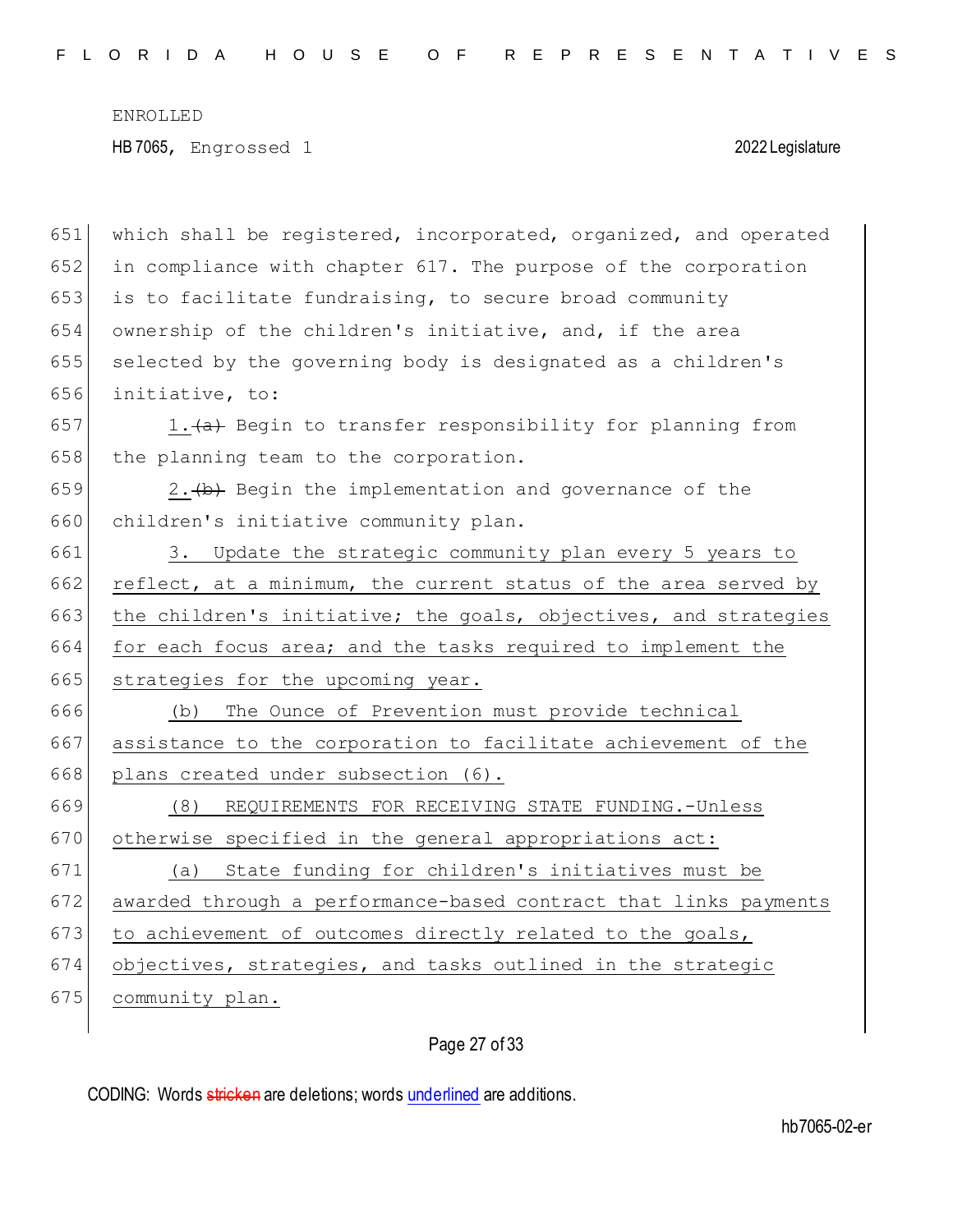HB 7065, Engrossed 1 2022 Legislature

| 676 | Counties that do not currently have a children's<br>(b)          |
|-----|------------------------------------------------------------------|
| 677 | initiative and are trying to establish an initiative have        |
| 678 | priority for funding available under this subsection.            |
| 679 | Section 12. Subsection (4) is added to section 409.2557,         |
| 680 | Florida Statutes, to read:                                       |
| 681 | 409.2557 State agency for administering child support            |
| 682 | enforcement program.-                                            |
| 683 | The department shall establish on its website a<br>(4)           |
| 684 | dedicated webpage that provides information to obligors who have |
| 685 | difficulty paying child support due to economic hardship. There  |
| 686 | must be a link to such webpage on the main child support         |
| 687 | webpage. The webpage must be in plain language and include, at a |
| 688 | minimum, information on how an obligor can modify a child        |
| 689 | support order, information on how to access services from        |
| 690 | CareerSource Florida and the organizations awarded grants under  |
| 691 | s. 409.25996, and a link to the website for CareerSource         |
| 692 | Florida.                                                         |
| 693 | Section 13. Subsection (9) of section 409.2564, Florida          |
| 694 | Statutes, is amended to read:                                    |
| 695 | 409.2564 Actions for support.-                                   |
| 696 | $(9)$ (a) For the purpose of securing delinquent support, the    |
| 697 | department may increase the amount of the monthly support        |
| 698 | obligation to include amounts for delinquencies, subject to such |
| 699 | conditions or limitations as set forth in paragraph (b).         |
| 700 | (b)<br>In support obligations not subject to income              |
|     |                                                                  |

Page 28 of 33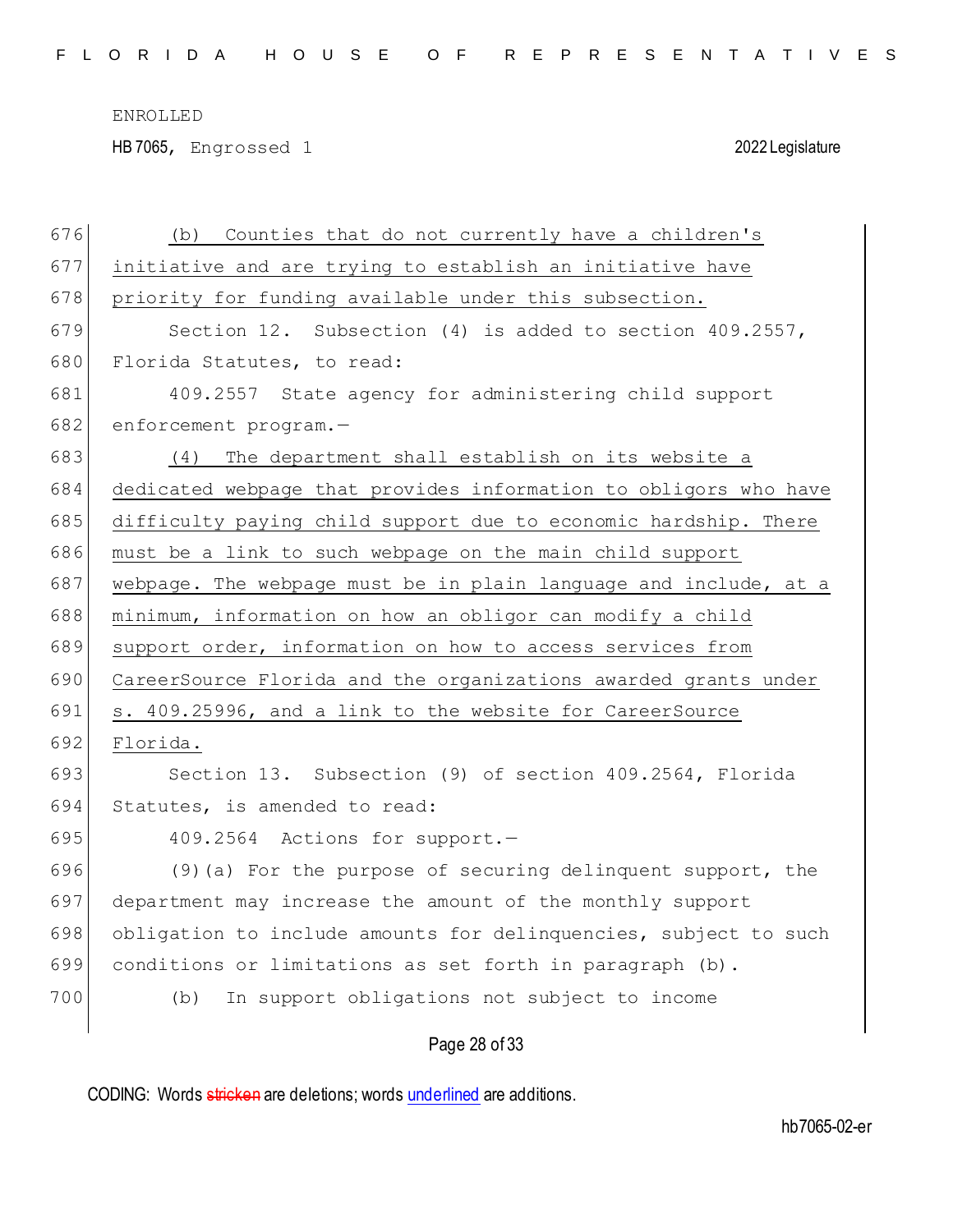| 701 | deduction, the department shall notify the obligor in writing of   |
|-----|--------------------------------------------------------------------|
| 702 | his or her delinquency and of the department's intent to require   |
| 703 | an additional 20 percent of the monthly obligation amount to       |
| 704 | allow for collection of the delinquency unless, within 20 days,    |
| 705 | the obligor:                                                       |
| 706 | 1. pays the delinquency in full; or                                |
| 707 | files a petition with the circuit court to contest the<br>$2\cdot$ |
| 708 | delinquency action.                                                |
| 709 | (c) All written notices provided to an obligor regarding           |
| 710 | delinquent support must include information on how the obligor     |
| 711 | can access the webpage required under s. 409.2557(4) and how to    |
| 712 | access services through CareerSource Florida and the               |
| 713 | organizations that are awarded grants under s. 409.25996.          |
| 714 | Section 14. Section 409.25996, Florida Statutes, is                |
| 715 | created to read:                                                   |
| 716 | 409.25996 Organizations that assist noncustodial parents.-         |
| 717 | The Department of Economic Opportunity shall award grants to       |
| 718 | organizations that assist noncustodial parents who are             |
| 719 | unemployed or underemployed and have difficulty meeting child      |
| 720 | support obligations to become self-sufficient and establish a      |
| 721 | successful pattern of paying child support obligations.            |
| 722 | Section 15. Paragraph (n) is added to subsection (1) of            |
| 723 | section 409.988, Florida Statutes, is to read:                     |
| 724 | 409.988<br>Community-based care lead agency duties; general        |
|     |                                                                    |
| 725 | provisions.-                                                       |

# Page 29 of 33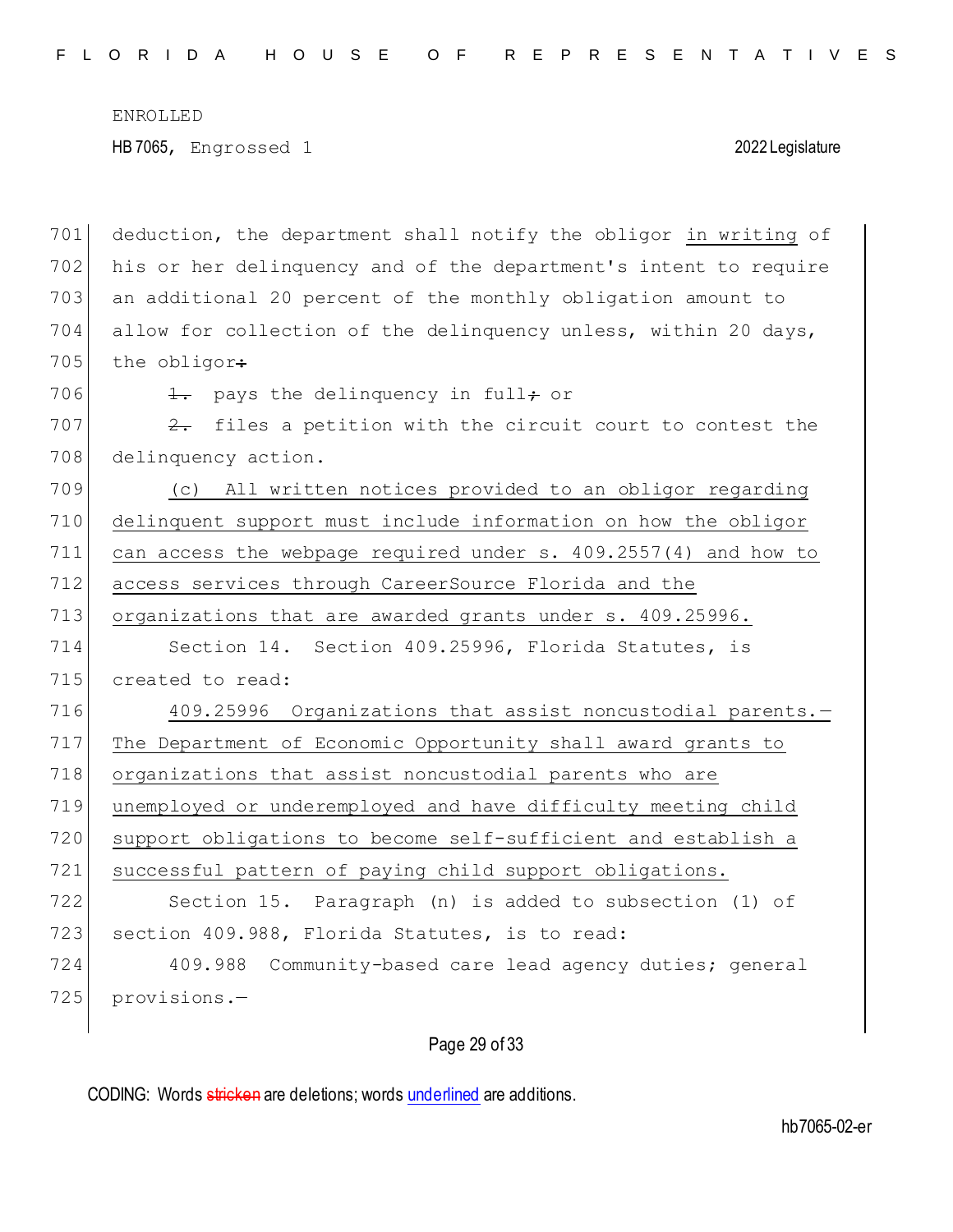HB 7065, Engrossed 1 2022 Legislature

| 726 | DUTIES. - A lead agency:<br>(1)                                  |
|-----|------------------------------------------------------------------|
| 727 | Shall ensure that it is addressing the unique needs of<br>(n)    |
| 728 | the fathers of children who are served by the lead agency.       |
| 729 | The lead agency shall:<br>1.                                     |
| 730 | Conduct an initial assessment of its engagement with<br>а.       |
| 731 | such fathers and provision of and referral to father-oriented    |
| 732 | services.                                                        |
| 733 | b. Create an action plan to address any gaps identified          |
| 734 | through the assessment and implement the action plan.            |
| 735 | c. Employ a father-engagement specialist to, at a minimum,       |
| 736 | build relationships with fathers, help identify their needs,     |
| 737 | assist them in accessing services, and communicate with the lead |
| 738 | agency about the challenges faced by these fathers and how to    |
| 739 | appropriately meet their unique needs. The lead agency shall     |
| 740 | prioritize individuals who have faced experiences similar to the |
| 741 | fathers who are being served by the lead agency for selection as |
| 742 | a father-engagement specialist.                                  |
| 743 | 2. The department shall annually review how the lead             |
| 744 | agency is meeting the needs of fathers, including, at a minimum, |
| 745 | how the lead agency is helping fathers establish positive,       |
| 746 | stable relationships with their children and assisting fathers   |
| 747 | in receiving needed services. The lead agency shall provide any  |
| 748 | relevant information on how it is meeting the needs of these     |
| 749 | fathers to the department, which must be included in the report  |
| 750 | required under s. 409.997.                                       |
|     |                                                                  |

# Page 30 of 33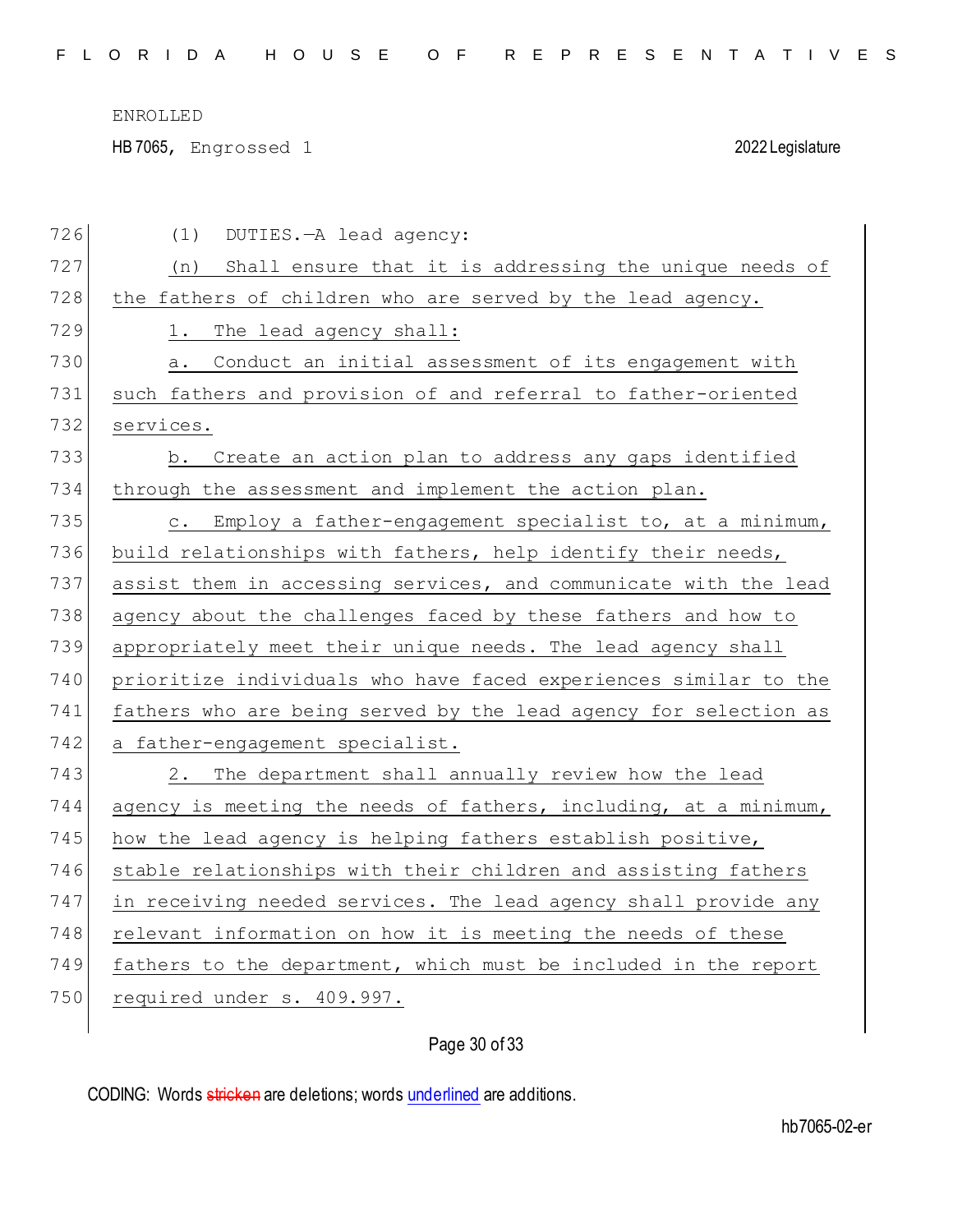Section 16. Subsection (3) of section 409.996, Florida 752 Statutes, is amended to read: 409.996 Duties of the Department of Children and Families.—The department shall contract for the delivery, administration, or management of care for children in the child protection and child welfare system. In doing so, the department retains responsibility for the quality of contracted services and programs and shall ensure that, at a minimum, services are delivered in accordance with applicable federal and state statutes and regulations and the performance standards and 761 metrics specified in the strategic plan created under s.  $20.19(1)$ . (3) The department shall annually conduct a comprehensive, multiyear review of the revenues, expenditures, and financial position of all community-based care lead agencies which must cover the most recent 2 consecutive fiscal years. The review 767 must include a comprehensive system-of-care analysis. All community-based care lead agencies must develop and maintain a plan to achieve financial viability. The department's review and 770 the agency's plan shall be submitted to the Governor, the President of the Senate, and the Speaker of the House of 772 Representatives by December 1 November 1 of each year. 773 Section 17. Paragraph (g) of subsection (2) of section 774 409.997, Florida Statutes, is amended to read: 409.997 Child welfare results-oriented accountability

## Page 31 of 33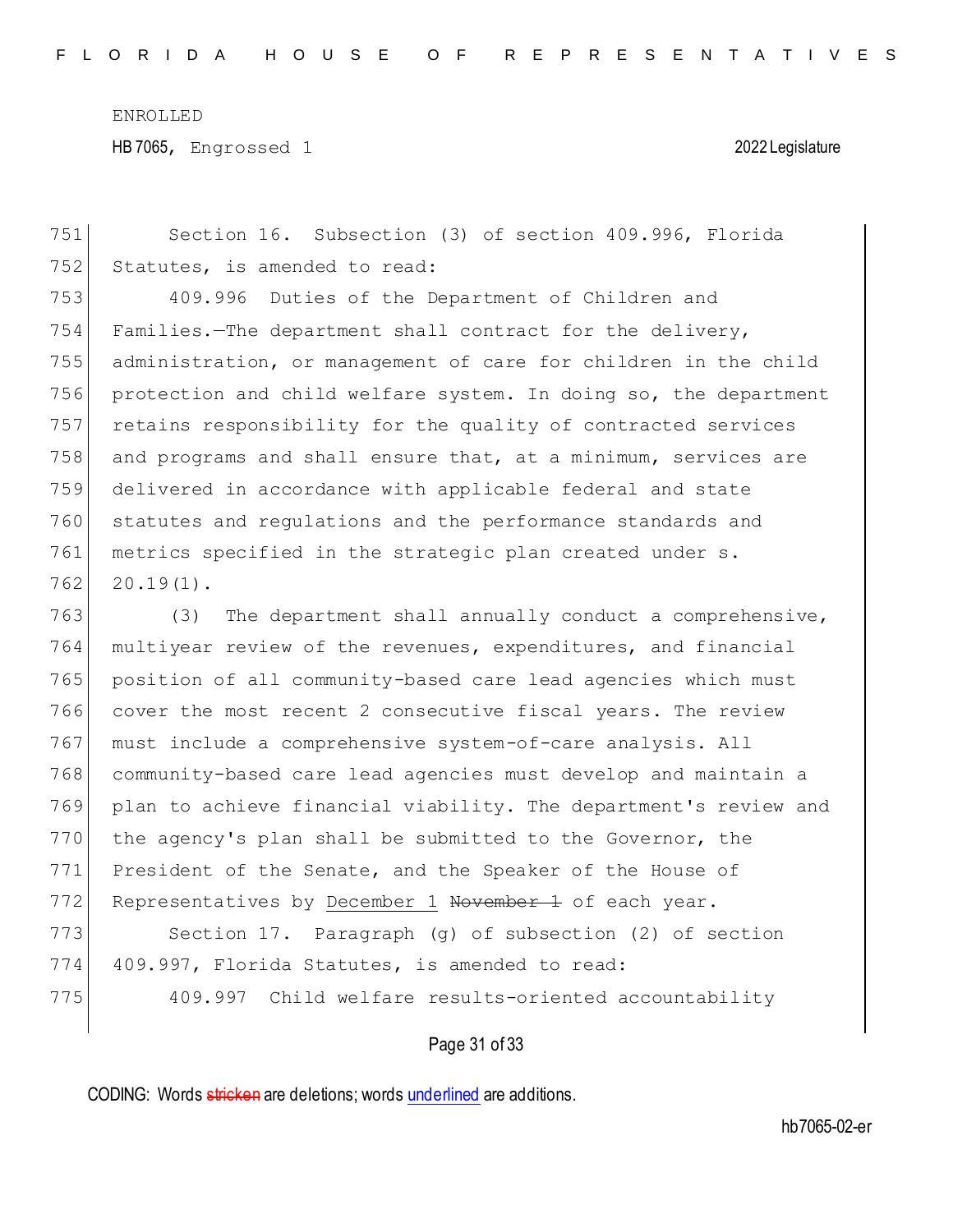HB 7065, Engrossed 1 2022 Legislature

776 program.—

777 (2) The purpose of the results-oriented accountability 778 program is to monitor and measure the use of resources, the 779 quality and amount of services provided, and child and family 780 outcomes. The program includes data analysis, research review, 781 and evaluation. The program shall produce an assessment of 782 individual entities' performance, as well as the performance of 783 groups of entities working together on a local, judicial 784 circuit, regional, and statewide basis to provide an integrated 785 system of care. Data analyzed and communicated through the 786 accountability program shall inform the department's development 787 and maintenance of an inclusive, interactive, and evidence-788 supported program of quality improvement which promotes 789 individual skill building as well as organizational learning. 790 The department may use data generated by the program regarding 791 performance drivers, process improvements, short-term and long-792 term outcomes, and quality improvement efforts to determine 793 contract compliance and as the basis for payment of performance 794 incentives if funds for such payments are made available through 795 the General Appropriations Act. The information compiled and 796 utilized in the accountability program must incorporate, at a 797 minimum:

798 (g) An annual performance report that is provided to 799 interested parties including the dependency judge or judges in 800 the community-based care service area. The report shall be

## Page 32 of 33